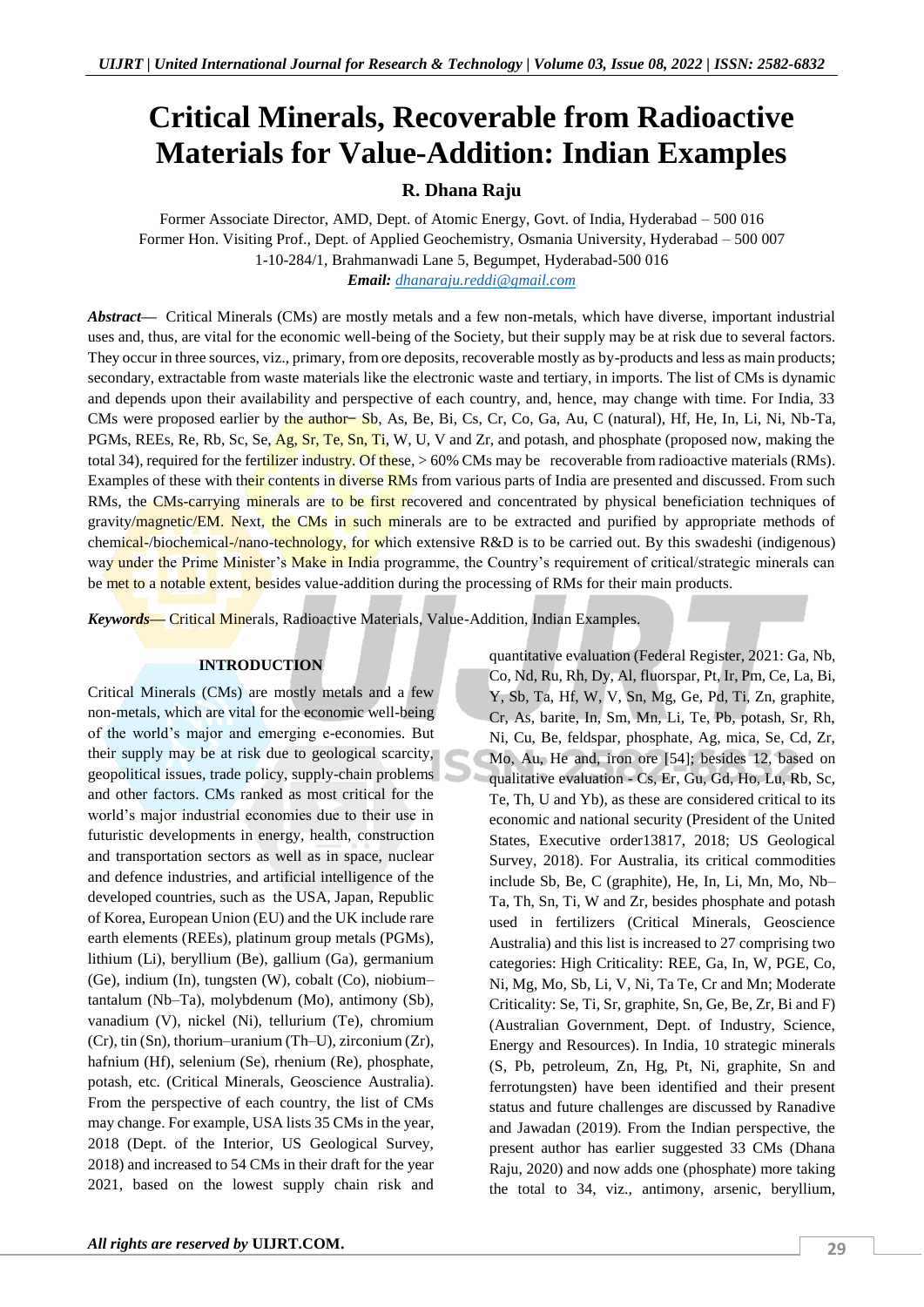bismuth, caesium, chromium, cobalt, gallium, germanium, gold, graphite (natural), hafnium, helium, indium, lithium, nickel, niobium, phosphate, platinum group metals (PGMs), potash, rare earth elements (REEs), rhenium, rubidium, scandium, selenium, silver, strontium, tantalum, tellurium, tin, titanium, tungsten, uranium, vanadium and zirconium. Of these, over 60% CMs, due to their notable content, are recoverable from diverse radioactive materials (RMs) – rock, ore, mineral, mineral sand/concentrate. Examples of these recoverable CMs from the Indian RMs, their industrial uses and their contents are presented in this article, together and purification of CMs by appropriate R&D, under the Prime Minister's Make in India programme, so as to meet the Country's requirement of critical/strategic minerals to a notable extent, besides value-addition during the processing of RMs.

### **CRITICAL MINERALS, RECOVERABLE FROM RADIOACTIVE MATERIALS, AND THEIR INDUSTRIAL USES**

Radioactive Materials (RM) are diverse in nature and include rock, ore, mineral, mineral sand and mineral concentrate, with their radioactivity ascribed to the

presence of radio-elements, viz., Uranium (U), Thorium(Th) and radio-isotope of potassium (40K), in them in concentrations much higher than their crustal average. Some of the Critical Minerals (CMs, cited above), due to their geochemical affinity, are associated with the radio-elements in RMs e.g., REEs with U and Th in radioactive minerals like uraninite, zircon, thorianite, monazite, allanite etc. If such radioactive minerals are in notable concentration in diverse RMs, some of the CMs in them may be recovered, first by separating/concentrating the constituent radioactive minerals by subjecting the RMs to physical beneficiation, using the gravity, magnetic and electromagnetic etc., techniques, and next the CMs in the separated/concentrated radioactive minerals can be extracted, enriched and purified by a combination of techniques of diverse methods such as hydro-/pyrometallurgy, chemical-/bio-technology, nano-/lasertechnology, smelting etc. The CMs that are recoverable from diverse RMs are broadly categorized under 7 heads, viz., REEs, Battery Metals, Precious Metals, Nuclear Metals, Alloy Metals, Toxic Metals and Fertilizer Commodities, and their important industrial uses are given in Table 1.

| <b>Table 1. Cri</b> tical minerals (recoverable from Kaaloactive materials) and their maustrial Oses |                                                                                                   |  |
|------------------------------------------------------------------------------------------------------|---------------------------------------------------------------------------------------------------|--|
| <b>Critical Minerals</b>                                                                             | <b>Industrial Uses*</b>                                                                           |  |
| Symbol & At. No.                                                                                     |                                                                                                   |  |
| 1. REEs:                                                                                             | La: in hybrid engines, H-storage batteries, green phosphors, metal alloys, laser crystals (Y-     |  |
| Lanathanum, La-57                                                                                    | La-fluoride); La-rich compounds in FCC catalysts, mainly for making low-octane fuel from          |  |
| Cerium, Ce-58,                                                                                       | heavy crude oil; La-stabilized zirconia in electronics.                                           |  |
| Prasodymium, Pr59                                                                                    | Ce: in glass & glass-polishing, phosphors (as a sensitizer), ceramics (in dental compositions     |  |
| Neodymium, Nd-60                                                                                     | and as a phase stabilizer in zirconia-based products), catalysts (FCC-catalysts, as a stabilizer  |  |
| Promythium, Pm-61                                                                                    | in catalytic converters, as a promoter of the water-gas shift reaction & as an O-storage          |  |
| Samarium, Sm-62                                                                                      | component), metallurgy, steel manufacturing (to remove free O/S by forming stable                 |  |
| Europium, Eu-63                                                                                      | oxysulphides & by tying up undesirable trace elements); Ce-doped glass (to block out UV           |  |
| Gadolinium, Gd-64                                                                                    | light) in manufacturing medical glassware & aerospace windows, to prevent polymers from           |  |
| Terbium, Tb-65                                                                                       | darkening in sunlight & to suppress discoloration of television glass, and as optical             |  |
| Dysprosium, Dy-66                                                                                    | components to improve performance.                                                                |  |
| Holium, Ho-67                                                                                        | Pr: in magnets, ceramics, pigment (bright yellow), in scintillator for medical computed           |  |
| Erbium, Er-68                                                                                        | tomography scans; Pr-doped zirconia.                                                              |  |
| Thulium, Tm-69                                                                                       | Nd: in lasers (Nd-based YAG lasers in medical fields, drilling, welding & material                |  |
| Ytterbium, Yb-70                                                                                     | processing), glass colouring & tinting, dielectrics, electronic equipment, Nd2Fe14B               |  |
| Lutetium, Lu-71                                                                                      | permanent magnets (in HEVs, EVs & renewable energy generation), Y-Al-garnet solid-state           |  |
| Yttrium, Y-39 and                                                                                    | lasers, automotive industry, in the voice coil motors required for computer disk drives $\&$ , in |  |
| Scandium, Sc-21                                                                                      | protective lenses for welding goggles.                                                            |  |
|                                                                                                      | Sm: in manufacturing of Sm-Co permanent magnets (replacing expensive Pt-Co magnets),              |  |
|                                                                                                      | laser applications due to its dielectric properties (as stable Sm-titanate compounds for          |  |
|                                                                                                      | coatings), in the filter glass on Nd: YAG solid state lasers (to envelope laser rod to improve    |  |
|                                                                                                      | efficiency by absorbing stray emissions) $\&$ in capacitors at microwave frequencies.             |  |
|                                                                                                      | Eu: has a unique luminescent property that is used for emission of visible radiation $\&$ in      |  |
|                                                                                                      | medical, surgical & biochemical fields, energy-efficient fluorescent lighting (yields both red    |  |
|                                                                                                      | & blue light), commercial red phosphors for color TV, computer screens & fluorescent              |  |
|                                                                                                      | lamps.                                                                                            |  |

*Table 1. Critical Minerals (recoverable from Radioactive Materials) and their Industrial Uses*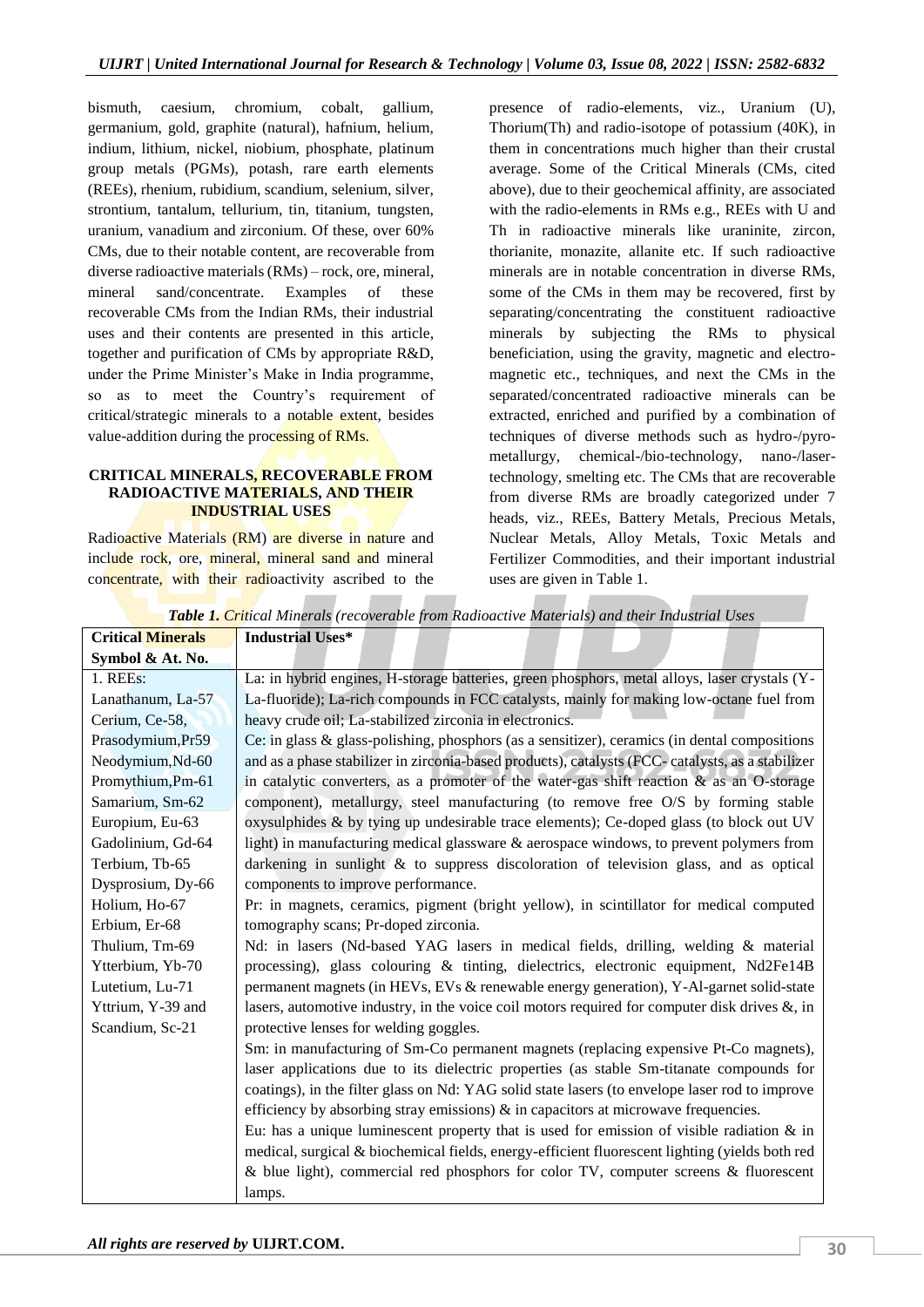Gd: for both high magnetic moment and phosphors & scintillated materials, when mixed with EDTA dopants, it is used as an injectable contrast agent for patients undergoing magnetic resonance imaging, can reduce relaxation times (due to its high magnetic moment) and enhances signal intensity and as an inert phosphor host for x-ray cassettes  $\&$  scintillated materials for computed tomography. Tb: used in phosphors, particularly in fluorescent lamps, & as high intensity green emitter, used in projection televisions (Tb: YAG), as an x-ray phosphor & Tb-alloys in magnetooptic recording films & magnets. Dy: mainly in Nd-Fe-B high strength permanent magnets & hybrid engines and in special ceramic compositions. Ho: Due to highest magnetic moment of any naturally occurring element, it is used to create the highest known magnetic fields by placing it within high strength magnets as a pole piece or magnetic flux concentrator, in YIronGarnet YIG) lasers for microwave equipment, in a variety of medical and dental fields in both YAG & YLF solid state lasers, applications in silica fibers designed for shorter wave-lengths, while still providing the cutting strength of longer wavelength equipment. Er: in phosphors, glass colouring, lasers for medical/dental use  $\&$  in eye-ware, decorative glassware, as amplifier for fiber optic data transfer, lasers (Er: YAG) for surgical applications due to its ability to deliver energy without producing heat in tissue. Tm: Most Tm-products used in making crystals & lasers, for production of portable X-ray sources as tools for medical  $\&$  dental diagnosis, for detecting defects in inaccessible mechanical  $\&$  electronic components and in magnetic  $\&$  ceramic materials (like Y-Fe alloys, required in the microwave technologies). **Yb:** in fiber amplifier/optic technologies  $\&$  lasers, is useful in silicon photocells for converting directly radiant energy to electricity, as metal increases its electrical resistance on being subjected to very high stresses & used in stress gauges for monitoring ground deformations from earthquakes & nuclear explosions and as thermal barrier system bond coatings on Ni, Fe & other transition metal alloy substrates. Lu: is the best host for X-ray phosphors as it produces the densest known white material (Lu tantalite), as a dopant in comparing crystallographic parameters of certain substrate garnet crystals (indium-gallium-garnet, IGG) as it lacks in a magnetic moment. Y: (highest thermodynamic affinity for O) in ceramics as crucibles for molten reactive metals, fluorescent lighting phosphors, computer displays & automotive fuel consumption sensors; Yttria-stabilized Zr-oxide in high temperature applica-tions (thermal plasma sprays for safety of aerospace component surfaces at high temperatures), YIG) crystals for the equipment of microwave communication &YAG crystals with Nd in a variety of laser applications; Yttria enhances the strength of metallic alloys; and Eu:Y2O2S phosphor produces red color in televisions. Sc: in ceramics, lasers, phosphors & certain high-performance alloys. 2. Battery Metals Lithium, Li-3 Cobalt-27 and Nickel-23 Li: Primarily for Li-ion/-polymer batteries for electric-vehicles; in ceramics and glass industries; nuclear fusion and for many chemical compounds. Co: Co-oxide nano-particles in Li-ion batteries for electric vehicles and Co in super-alloys. Ni: For batteries, alloys, coins, cars, mobile phones, jet engines, cutlery and bathroom tops and shower heads. 3. Precious Metals PGMs: Platinum, Pt-78, Palladium, Pd-46, Osmium, Os-76, Rhodium, Rh-45, Ruthenium, Ru-44 & Iridium, Ir-77) Gold, Au-79 Silver, Ag-47 PGMs: Pt catalysts in the production of silicones, high-octane gas & petrochemical feedstocks that are used to make plastics, synthetic rubber & polyester fibres; Pt as oxygen sensors  $\&$  spark plugs in automobiles; Pd in almost all electronics  $\&$  in the manufacture of raw materials to make nylon & synthetic rubber because of its H-absorbing qualities; Pt & Pd in applications requiring stability at high temp., such as jet engine & missile parts; Os is the densest of all elements  $\&$  used for production of very hard alloys for fountain pen tips, instrument pivots, needle  $\&$  electric contacts: Pt  $\&$  Rh catalysts in the manufacture of nitic acid, a key ingredient in fertilizer; Ir to make high-purity crystals that have applications in medical, petroleum & security industries; Ir& Ru catalysts in making acetic acid.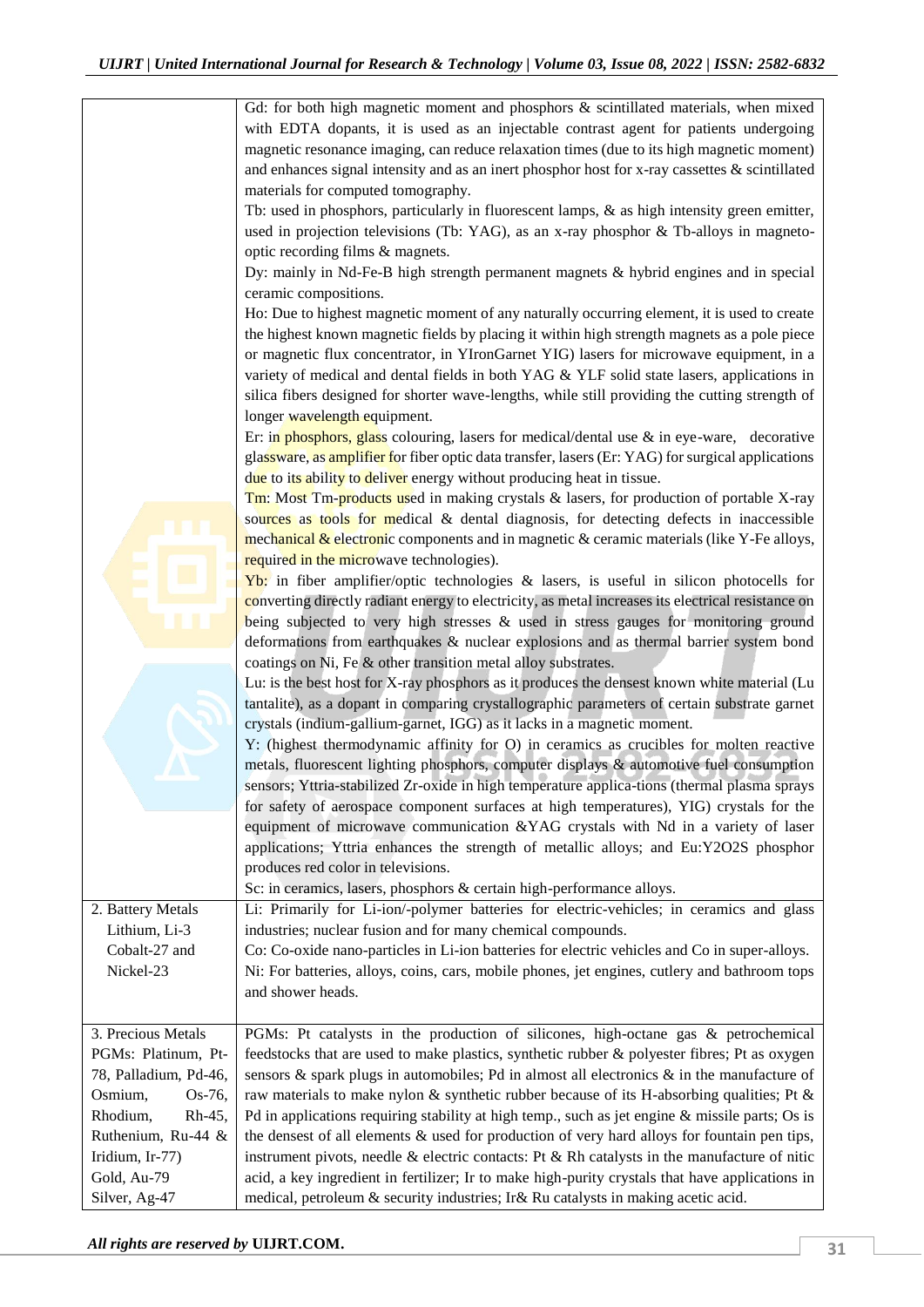|                   | Au: for jewelry; in electronics & computers, medicine & dentistry, and medals & statues.        |
|-------------------|-------------------------------------------------------------------------------------------------|
|                   | Ag: In electronics, coins, jewelry and medicine.                                                |
| 4. Nuclear Metals | U: As fuel for nuclear fission reactors; in defense to power nuclear submarines and in nuclear  |
| Uranium, U-92     | weapons.                                                                                        |
| Thorium, Th-90    | Th: As fuel for Th-based nuclear reactors like breeder & MSR (molten salt reactors), which      |
| Zirconium, Zr-40  | are under development.                                                                          |
| Hafnium, Hf-72    | Zr: In high-temperature ceramic industries, Hf-free Zr as cladding material; in alloys,         |
| Beryllium, Be-4   | chemical industry, refractories (steel and glass works), medicine, tanning and oil industries.  |
|                   | Hf: For nuclear control rods, alloys and high-temperature ceramics.                             |
|                   | Be: As metal: as an alloying agent in aerospace and defense industries; X-ray window, as        |
|                   | canning material in nuclear reactors; for high-speed computers and audio components As          |
|                   | oxide: electrical insulator, in microwave communications, alloys (Be-Cu in electrical and       |
|                   | electronic industries; Be-Al as hardener in Al-Mg alloy melting).                               |
| 5. Alloy Metals   | Ti: As metal: as an alloying agent in aerospace and defense industries; X-ray window, as        |
| Titanium, Ti-22   | canning material in nuclear reactors; for high-speed computers and audio components As          |
| Vanadium, V-23    | oxide: electrical insulator, in microwave communications, alloys (Be-Cu in electrical and       |
| Chromium, Cr-24   | electronic industries; Be-Al as hardener in Al-Mg alloy melting).                               |
| Nickel, Ni-23     | V: For Ti-, Ferrovanadium- and V-steel alloys; minor alloy metal which toughens steel; by       |
| Niobium, Nb-41    | adding V to any steel, helps remove oxygen and nitrogen, and gives uniform grain size;          |
| Tantalum, Ta-73   | V2O5 is used as a mordant, a material that permanently fixes dyes to fabrics.                   |
| Tin, $Sn-50$      | Cr: Primarily in stainless steel and super-alloys.                                              |
|                   | Nickel: For alloys, batteries, coins, cars, mobile phones, jet engines, cutlery and bathroom    |
|                   | taps and shower heads.                                                                          |
|                   | Nb: In making steel; Zr-2.5% Nb alloy for pressure tubes in heavy water nuclear reactor, Zr-    |
|                   | Nb-Cu for garter springs, SS super-alloys, superconductors, micro-alloyed steel; magnetic       |
|                   | films of Fe-Nb nitride used in corrosion resistance.                                            |
|                   | Ta: In electric components, most capacitors; transmitting and vacuum tubes, heating             |
|                   | elements and heat shield; carbides for tools, magnetic films of Fe-Ta nitride used in corrosion |
|                   | resistance                                                                                      |
|                   | Sn: As protective coatings and alloys such as soft solder, pewter, bronze, phosphor bronze      |
|                   | & steel; Nb-Sn alloy for superconducting magnets.                                               |
| 6. Toxic Metals   | Lead: For batteries, cable sheaths, machinery manufacturing, shipbuilding, light industry,      |
| Lead, Pb-82       | lead oxide, radiation protection.                                                               |
| Arsenic, As-33    | Arsenic: Lumber preservatives, pesticides and semiconductors.                                   |
|                   |                                                                                                 |
| 7. Fertilizer     | Phosphate: Major amount for the manufacture of phosphate-fertilizers and feed. Minor            |
| Commodities       | amount for industrial phosphates that have broad range of end-uses such as food, detergents,    |
| Phosphate         | personal hygiene and construction.                                                              |

(\*Source: (1) REEs: Singh, Yamuna, 2020, Table 1.6, pp. 20-22; and Rest (2 to 7): Dhana Raju, 2020, Table 2, p. 924). Coordinates of the places, in the alphabetical order, cited in the text and Tables – 2 to 5: Ajmer-

26.4499°N,74.6399°E; Allapatna-12.3194°N,76.755°E; Bastar-19.1071°N,81.9535°E; Bhatin-

22.6643°N,86.3250°E; Boleng-28.3360°N,94.9617°E; Challanpara-8.88483°N,81.5661°E; Chavara-8.9908°N,76.5404° E; Chhatrapur-19.3597°N,84.9887°E; Diguvapalle-14.8586°N,77.9625°E; Domiasiat-25.3367°N,91.2258°E; Giddankip alle-4.3122°N,78.3572°E; Gogi-16.7321°N,76.7481°E; Gomaghat-25.21267°N,91.46732°E; Jahaz-27.7377°N,75.6343° E; Kalingapatnam-18.3387°N,84.1211°E; Keruadungri-

22.213207°N,85.876770°E; Kollam-8.9969°N,76.8721°E; Kotalu-4.3353°N,78.225°E; Malkangiri-18.3436°N:81.8825 °E; Marlagalla-2.3031°N,76.755°E; Mewar-25.25°N,74.75°E; Narwapahar-22.6962°N,86.2584°E; Nimidih-22.9917°N, 86.1459°E; Pdengshakap-25.2191°N,92.1504°E; Rachakuntapalle-4.3075°N,78.2967°E; Rohil-27.5569°N,75.49028°E; Surda-22.5540°N,86.4466°E; Tal-25.6238°N,74.0564°E; Teri sand complex-8.00°-9.50°N,77.30°-

79°E; Tummalapalle-14.3214°N,78.2678°E; Ukinal-16.7575°N, 76.6635°E, Vattalakki-11.1283°N,76.7253°E and Wahkyn-25.3214°N,91.0833°E.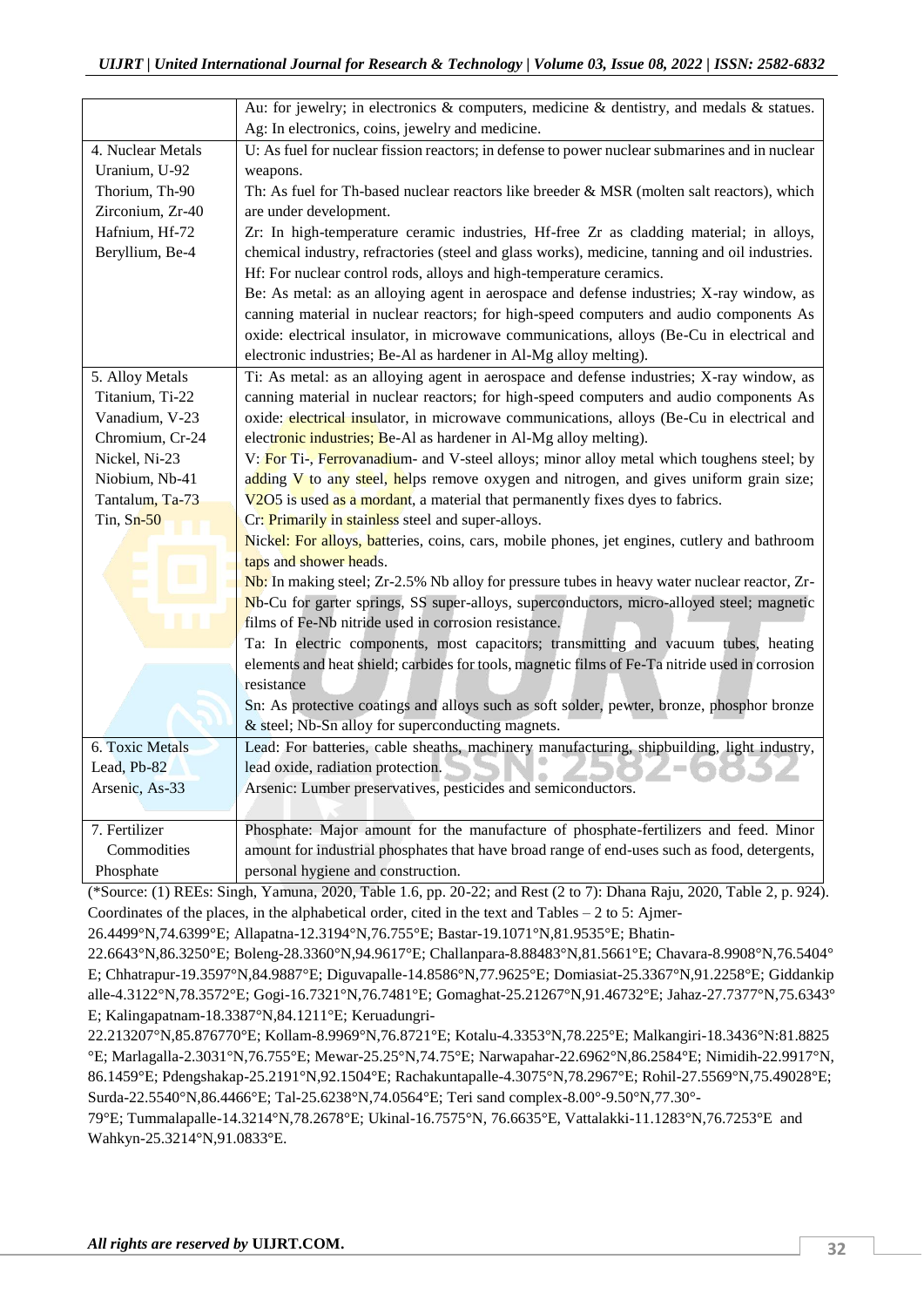#### **INDIAN EXAMPLES OF CRITICAL MINERALS, RECOVERABLE FROM RADIOACTIVE MATERIALS**

There are numerous Indian examples of critical minerals (CMs), recoverable from diverse radioactive materials (RMs). Some of these on which the author has the information and work-experience are presented, together with the contents of such CMs in RMs and a brief geological account of each occurrence, in the following, which by no means is exhaustive and may be taken as a guide for more comprehensive future work by interested young geoscientists.

## *1. Rare Earth Elements (REEs) and Associated other CMs in Radioactive Materials (RMs)*

Of the REEs, the Light REEs have been recorded (i) mostly in the mineral (M), Th-bearing monazite in the coastal heavy mineral sand (HMS) deposits along both the eastern and western coasts and less in the inland HMS deposits in the states of Odisha, Andhra Pradesh, Tamil Nadu and Kerala; (ii) in the uraniferous sandstones (whole-rock, WR and bromo-heavies, Br.H.) of the U-prospects of Pdengshakap (for the coordinates of places cited in the text and Tables  $-2$  to 5 see at the end of Table 1) and Gomaghat and U-deposit at Domiasiat, Meghalaya, (iii) in the fossil-placer (WR) from Boleng, Arunachal Pradesh; (iv) in the collophane (M) from the phosphatic limestone from Ukinal, Karnataka; and (v) in the U-minerals of the U-ore (O, Uraniferous Phosphatic Siliceous Dolostone, UPSD) of the U-deposit at Tummalapalle, Andhra Pradesh; and the Heavy REEs from (vii) the xenotime (M) of inland RE-placers in the states of Chhattisgarh and Jharkhand;

(viii) the garnet (M) in the coastal HMS deposits and Teri inland sand complex, Tamil Nadu and (ix) Uraninite-concentrates (MC) from the U-deposits of Narwapahar, Bhatin, Keruadungri and Surda in the Singhbhum Shear Zone (SSZ), Jharkhand (Table 2).

An examination of Table 2 points out the following:

- (i) The CMs like REEs, U-Th, Pb, Zr, Ti, As and P are in notable concentrations in diverse radioactive materials (RMs), such as whole-rock (WR), ore (O), mineral (M), heavy mineral sands (HMS) and mineral concentrates (MC), and could be recovered by adopting appropriate techniques of ore dressing and extractive metallurgy.
- (ii) For the extraction of REEs, the two minerals, namely monazite and xenotime, are the wellknown candidates, respectively, for LREEs and HREEs, besides bastnasite for LREEs which, however, is rare in India. Of these, monazite is a low-content (usually  $\langle 1 \rangle$  wt. % in raw sand), ubiquitous heavy mineral, mostly in the coastal and less in the inland placer heavy mineral sand (HMS) deposits, both along the east and west coasts of India, and their offshore regions. Detailed information on the placer HMS deposits of India can be had from the papers published in the edit-volumes of Dhana Raju et al. (2001) and Dhana Raju (2021). The Indian resource of monazite is 12.47 Mt (IBM yr. book, 2019). As monazite contains > 50% LREEs (Table 2, item no. 1), a resource of nearly 7 Mt of LREEs is, thus, available for their recovery and extraction of individual LREEs. DOJZ

| <b>REEs and Their Associated Other CMs in diverse types of RMs</b>                                | <b>Reference</b> |
|---------------------------------------------------------------------------------------------------|------------------|
|                                                                                                   |                  |
| A. Light REEs: 1. Monazite (M) from coastal (i, ii and iii) $\&$ inland (iv) placer HMS deposits: | Mohanty et al.,  |
| (i) Chhatrapur, Odisha: (wt. %, av., n=10): La2O3-11.66, Ce2O3-27.46, Pr2O3-3.23, Nd2O3-11.25,    | 2003, Table 1.   |
| Sm2O3-1.97, Eu2O3-0.08, Gd2O3-1.08, Y2O3-0.48, ThO2-10.18, UO3-0.26 & PbO-0.31.(ii)               | Panda et al.,    |
| Kalingapatnam, Andhra Pradesh: (wt. %, av., n=6): La2O3-11.39, Ce2O3-27.17, Pr2O3-2.73,           | 2003, p. 434.    |
| Nd2O3-10.32, Sm2O3-1.58, Gd2O3-0.9, Dy2O3-0.03, Er2O3-0.07, Y2O3-0.21, ThO2-14.72 and             | Krishnan et al.  |
| UO2-0.29. (iii) Chavara, Kerala: (wt. %) La-10.3, Ce-17.4, Nd-9.4, Sm-1.4, Eu-0.012, Tb-0.04,     | 2001, p.12 9.    |
| Yb-0.004, Th-5.80, U-0.32 and Sc (ppm)-4,500. (iv) Siri river, Chhattisgarh: (wt.%, av., n=15)    | Sarbajna et al., |
| La2O3-12.2, Ce2O3-26.6, Pr2O3-2.7, Nd2O3-8.8, Sm2O3-1.6, Gd2O3-1.3, Dy2O3-0.5, Er2O3-             | 2007             |
| 0.2, ThO2-11.3, UO2-0.5                                                                           |                  |
| 2. Lower Mahadek Uraniferous Sandstone, Meghalaya (WR in ppm; Br. Heavies. in wt. %):             | Dhana Raju et    |
| (i) Pdengshakap: WR: La-210, Ce-368, Nd-NA, Sm-7.8, Eu-1.7, Tb-2.0, Yb-4.5, Lu-0.26, Y-58.        | 1989.<br>al.,    |
| BrH: La-2.148, Ce-3.513, Nd-1.51, Sm-0.305, Eu-0.0576, Tb-0.028, Yb-0.077, Lu-0.013, Y-1.07.      | Tables 7.6       |
| (ii) Gomaghat: WR: La-92, Ce-137, Nd-33, Sm-11, Eu-1.20, Tb-2.20, Yb-37, Lu-1.70, Y-NA.           | (Sample)<br>Nos. |
| Br.H: La-0.030,Ce-0.05,Nd-ND,Sm-0.005,Eu-0.0002,Tb-0.001,Yb-0.045,Lu-0.001,Y-0.043.               | 916, 927, 934)   |
| (iii) Domiasiat: WR: La-224, Ce-381, Nd-165, Sm-24, Eu-1, Tb-2, Yb-2.8, Lu-0.35, Y-NA.            |                  |
| BrH: La-1.55, Ce-2.90, Nd-1.05, Sm-0.19, Eu-0.003, Tb-0.014, Yb-0.012, Lu-0.002, Y-0.21.          |                  |
| NA: Not analysed; ND: Not determined. Analytical Method: INAA.                                    |                  |

 $\overline{\phantom{0}}$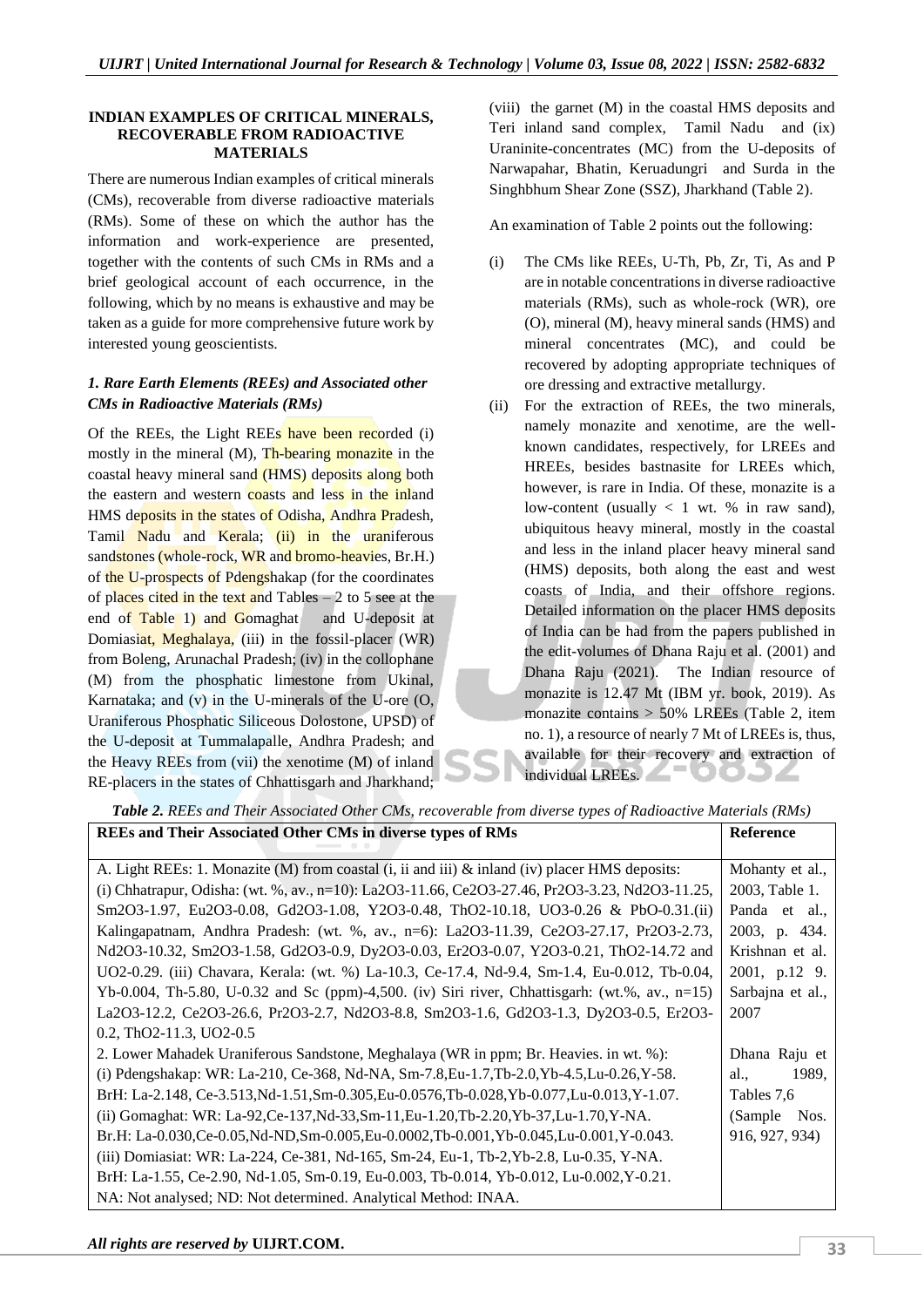| 3. Fossil-placer (cyrtolite-Ti ht. ironstone, WR), Boleng, E. Siang dist., Arunachal Pradesh:         | Singh<br>et<br>al.  |
|-------------------------------------------------------------------------------------------------------|---------------------|
| (In wt. %, av., n=3), (RE, Y)2O3:0.58-3.1, ZrO2:1.66-5.4, ThO2:0.13-0.5, U3O8:0.02-0.087,             | 1994,               |
| TiO2:13.3-15.0, Fe2O3:41.84-60.31, FeO: 1.33-1.6. Sp. Gr.: 3.96-4.66; 60-84% heavy min.               | p. 410.             |
| 4. Collophane (M) from (a) Phosphatic Limestone, Ukinal, Karnataka:                                   | Dhana Raju          |
| (In wt. %, av., n=4) La2O3-0.02, Ce2O3-0.03, Pr2O3-0.06, Nd2O3-0.01, Sm2O3-0.10, Gd2O3-               | et al.<br>2002      |
| 0.06, Yb2O3-0.05, UO2-0.16, ThO2-0.07, PbO-0.06 and P2O5-40.61.                                       | p.313.              |
| 5. U-phases in the UPSD (Ore), Tummalapalle, Andhra Pradesh (in wt. %, av., n: no. of spots)          | Roy and Dhana       |
| (a) Pitchblende (n:8): Ce2O3-0.33, Gd2O3-0.05, Dy2O3-0.06, Y2O3-0.07, V2O5-0.28, As2O3-0.30           | Raju, 1999, p.      |
| (b) Coffinite (n:18): Ce2O3-0.40, Gd2O3-0.11, Dy2O3-0.10, Y2O3-0.29, V2O5-0.41, As2O3-0.28            | 69.                 |
| (c) U-Si Complex(n:6) Ce2O3-0.45, Gd2O3-0.10, Dy2O3-0.08, Y2O3-0.24, V2O5-0.28, As2O3-0.08            |                     |
|                                                                                                       | Madhuparna et       |
| 6. REE-Th-Zr-Ti-rich Tremolite-Actinolite rock, Vattalakki, Kerala:                                   | al., 1990,<br>p.    |
| (WR, in ppm, av., n:5): La-9022, Ce-14780, Pr-1972, Nd-5707, Sm-345, Eu-15, Gd-150, Tb-51,            | 138,136.            |
| Dy-105, Yb-8.4, Y-245, Cr-571, Sc-29, Co-46 and Ce/Yb:1863; TiO2-8.86%, ThO2-0.88%.                   |                     |
|                                                                                                       | Sarbajna et al.,    |
| 7. Heavy REEs: 7. Xenotime (M) from Siri River RE placers, Chhattisgharh (in wt. %, av.)              | (2007)              |
| (n:25) Y2O3-43.9, La2O3-0.0, Ce2O3-0.1, Pr2O3-0.1, Nd2O3-0.3, Sm2O3-0.1, Gd2O3-3.1,                   |                     |
| Dy2O3-4.4, Er2O3-4.6, Yb2O3-5.4, ThO2-0.6 UO2-1.6, PbO-0.6 and P2O5-33.4.                             | Panda et al.,       |
| 8. Garnet (M) from Kalingapatnam beach placers, Andhra Pradesh (in wt. %, av., n: no. of points)      | 2017, p.133         |
| (n: 5): Y2O3-0.04, La2O3-0.01, Ce2O3-0.02, Nd2O3-0.03, Gd2O3-0.05, Dy2O3-0.06, Er2O3-0.10,            |                     |
| Lu2O3-0.11, $\sum$ LREEO-0.07, $\sum$ HREEO-0.32 and $\sum$ REEO-0.39.                                | $\&$<br>Rao<br>Rao, |
| 9. Uraninite-concentrates (MC) from U-deposits <sup>*</sup> in the Singhbhum shear zone, Jharkhand.   | 1980.<br>p.         |
| (In wt. %, n: 5, range): UO2:40.02 to 51.14, UO3: 22.95 to 31.18, ThO2: 0.18 to 0.84, $\Sigma$ RE2O3: | 388.                |
| 4.59 to 8.68, with predominance of heavy (Gd, Dy & Er) over light lanthanides.                        |                     |
| *Narwapahar, Bhatin, Keruadungri and Surda.                                                           |                     |

- (iii) Of the LREEs in the Lower Mahadek sandstone, the whole-rock samples contain REEs in ppm level with the highest content of Ce being 381 ppm, whereas their bromoform-heavies (Br. H.) contain in %-level, with the highest content of Ce being 3.513% (Table 2, item no. 2) in the Domiasiat Uore; the % Br. H. in the whole-rock sandstone is usually  $< 1\%$  with a maximum of 4.9%. This pattern demonstrates that for recovering the REEs in notable content from low-content whole-rocks, physical beneficiation, involving separation and enrichment of REE-bearing heavy minerals like monazite and zircon using the gravity, electrical and electro-magnetic methods should be the first step in mineral progressing. Detailed account of these sandstones from the U-prospects of Pdengshaka and Gomaghat, and the sandstonetype U-deposit of Domiasiat can be had from Dhana Raju et al., (1989), Sen et al., (2002) and Dhana Raju (2019).
- (iv) The cyrtolite-Ti-hematite ironstone (Table 2-item no. 3) from Boleng, Arunachal Pradesh is a rare fossil-placer (Sp. Gr. 3.96-4.66) containing 60- 85% heavy and resistant minerals comprising 46- 61% opaque minerals (mostly Ti-hematite), 9-13 rutile, 3-9% cyrtolite, 0.7-4.5% monazite and 0.2- 0.9% thorite, all set in 10-30% sericitic matrix.

With such dominant heavy mineral assemblage, it is no surprise that it contains notable contents of critical minerals of Ti, Zr and REEs in major amounts. Physical beneficiation of this rock will lead to much higher concentrations of these critical minerals. In view of the importance of this rock for the above critical minerals, it is suggested that a detailed exploration should be carried out in the area for locating more bodies of this rock. The rock is recorded in association with the quartzite and metagraywacke of the Proterozoic Miri Group (Singh et al., 1994).

- (v) The critical mineral (P, LREEs, U-Th-Pb) data of collophane from the Ukinal area in Karnataka (Table 1-item 4) points out that this rock, near to the Gogi high-grade U-deposit, needs to be reexplored to evaluate the resource of critical minerals listed above.
- (vi) Data on the critical minerals (REEs, V and As) in the U-phases of the rare carbonate-hosted Udeposit at Tummalapalle (Table 2 - item 5) highlight the importance of extracting them as byproducts of U during the ongoing mineral processing of this deposit, which will be an important value-addition.
- (vii) The REE-Th-Zr-Ti-rich tremolite-actinolite rock from Vattalakki, Kerala (Table 2 -item 6) is another rare rock that is important for the above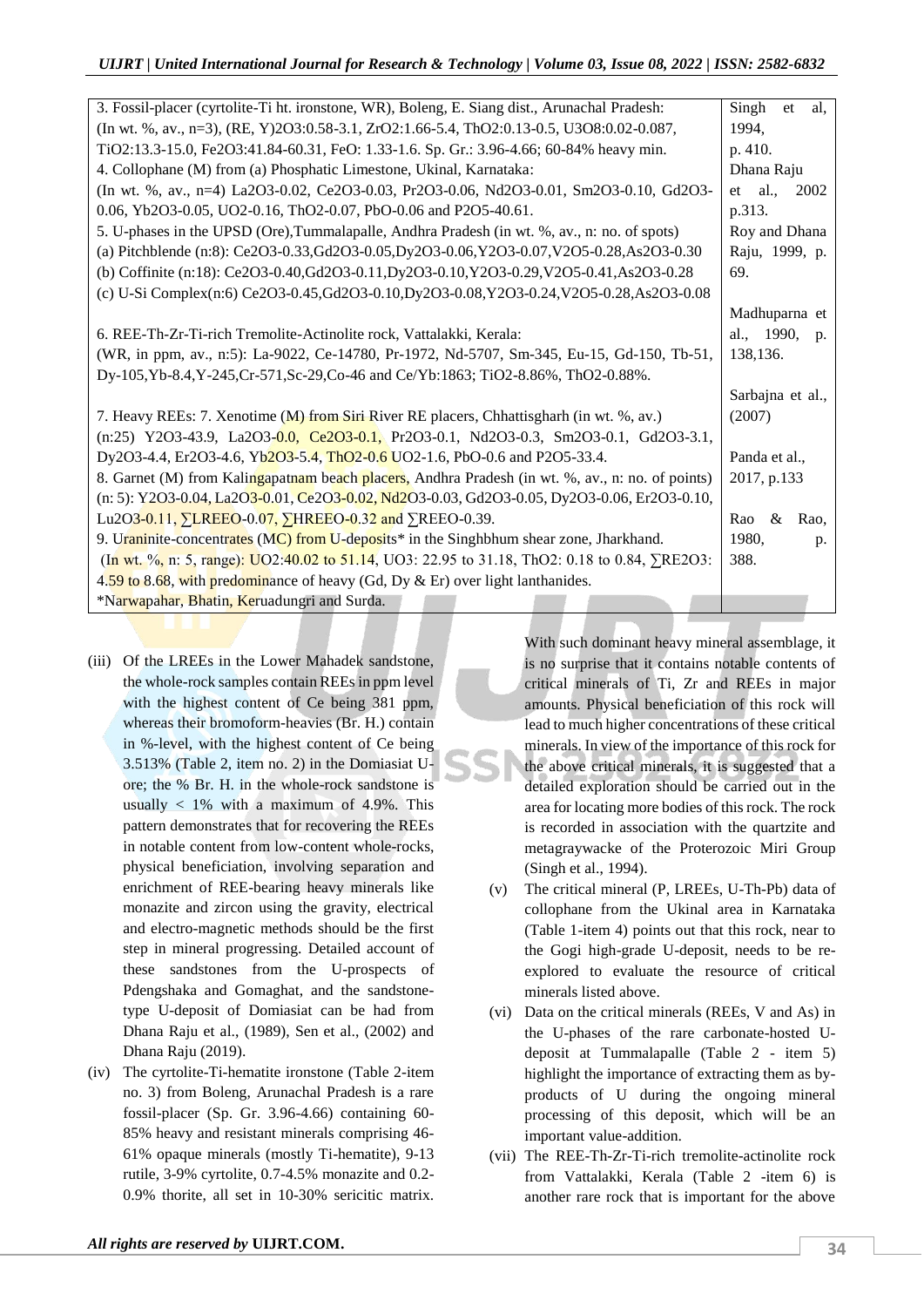critical minerals. As this rock occurs as a sill-like intrusive body in the gneisses in the area, in association with dolerite sill, it is recommended that a detailed exploration in the area should be undertaken for such exotic rocks to enhance the resource position of important critical minerals, listed above.

- (viii) As xenotime is the HREE-mineral with notable contents of CMs of individual HREEs, together with other CMs like U-Th, Pb and P (Table 2 - item 7), AMD has been exploring and exploiting since long the potential inland riverine placer bodies for both xenotime and monazite in the states of Chhattisgarh and Jharkhand, with their source rocks being granites and granite pegmatites.
- (ix) An HM concentrate comprising 2-5% xenotime, 22-54% monazite, 45-50% Fe-minerals, 5-24% garnet, 2-6% zircon and 12% other minerals, and analyzing 1.5-3.5% **Y2O3** and 2.0-12.81% Ce2O3 has been recovered by mobile pilot-scale recovery plants (Ramesh Babu, 2021). More details on the Indian RE-inland placer deposits, exploration, exploitation, resources etc., can be had from the papers in (Eds.) Mahadevan and Dhana Raju (1999), Singh (2020) and (Ed.) Dhana Raju  $(2021).$
- (x) Garnet (Table  $2$  item 8), a major heavy mineral in the coastal and some inland (like Teri HMS deposits in Tamil Nadu) is a known host for REEs though in minor content ( $\sqrt{\text{REEO}} \sim 0.3{\text -}0.4\%$ ), with HREE/LREE being 4-5. As the garnet resource in the Indian placers is 187 Mt (IBM Indian Mineral Year Book 2018/2019), taking its ∑REEO around 0.3%, an REE resource of 0.56 Mt is available for recovery and extraction, with 5/6th of it being HREEs. Hence, recovery of HREEs from more available garnet than xenotime should also to be taken up, along with the recovery from xenotime.
- (xi) The uraninite-concentrate from different Udeposits of the Singhbhum shear zone (SSZ), Jharkhand (Table 2- item 9) contains notable content of  $\Sigma$ RE2O3: 4.59 to 8.68, with predominance of heavy (Gd, Dy & Er) over light lanthanides, and, hence, extraction of REEs as byproducts from uraninite during the processing of U-ore should be taken up under value-addition so as to improve the resource base particularly of HREEs. At the Jaduguda U-mine in SSZ, a byproduct recovery plant was in operation for recovering Cu, Ni, Mo and Fe (as magnetite) from U-ore (IAEA, 2001).

# *2. Battery Metals and Precious Metals as CMs in Radioactive Materials (RMs)*

Of the three battery metals that can be recovered from radioactive materials (RMs), Li occurs in the form of its discrete minerals, viz., spodumene, lepidolite and amblygonite in the granite-related rare metal pegmatites of Marlagalla, Karnataka (Krishna and Thirupathi, 1999) and Bastar – Malkangiri Pegmatite Belt (BMPB) in Chhattisgarh and Odisha (Ramesh Babu, 1999; 2021); and Co and Ni occur in the sulphides of in the U-ore of

Gogi, Karnataka (Dhana Raju et al., 2002). Among the precious metals, PGMs at ppb level occur in the rare REE-Th-Zr-Ti-rich tremolite-actinolite rock in the Vattalakki area, Kerala (Dhana Raju et al., 1998), whereas Au and Ag at per cent level occur in the sulphides of the U-ores at Gogi, Karnataka (Dhana Raju et al., 2002) and Tummalapalle (Roy and Dhana Raju, 1999) (Table 3).

An examination of the data on the three battery CMs (Table 3) points out the following:

- (i) Li occurs in its discrete minerals such as spodumene, lepidolite and amblygonite, which are hosted usually by the granite-related rare metal pegmatites that occur as well-defined belts, groups and clusters in the states of Chhattisgarh, Odisha and Karnataka.
- (ii) AMD has been extensively exploring and exploiting these pegmatites with recovery of spodumene mostly from the rare metal pegmatites in the Marlagalla area, Karnataka, and lepidolite and amblygonite from those in the states of Chhattisgarh and Odisha by field-based mobile plants (Krishna and Thirupathi, 1999; Dwivedy, 1996; Ramesh Babu, 1999 and 2021).
- (iii) Of the above three Li-minerals, the Li-content ranges from 4.6 to 9.1%, with the lowest, intermediate and highest contents, respectively, in lepidolite, spodumene and amblygonite.
- (iv) The other two battery CMs, namely Co and Ni occur in recoverable amounts in the sulphides of the U-ore (hosted both by limestone and granite) at Gogi, Karnataka. These sulphides include pyrite (euhedral and framboidal), chalcopyrite and galena.
- (v) Of these three sulphides, chalcopyrite and pyrite host higher contents, and galena carries low contents of Co and Ni. Between the two forms of pyrite, viz., euhedral and framboidal, the euhedral one in granite and the framboidal one in limestone carry relatively higher contents of both Co and Ni (Dhana Raju et al., 2002).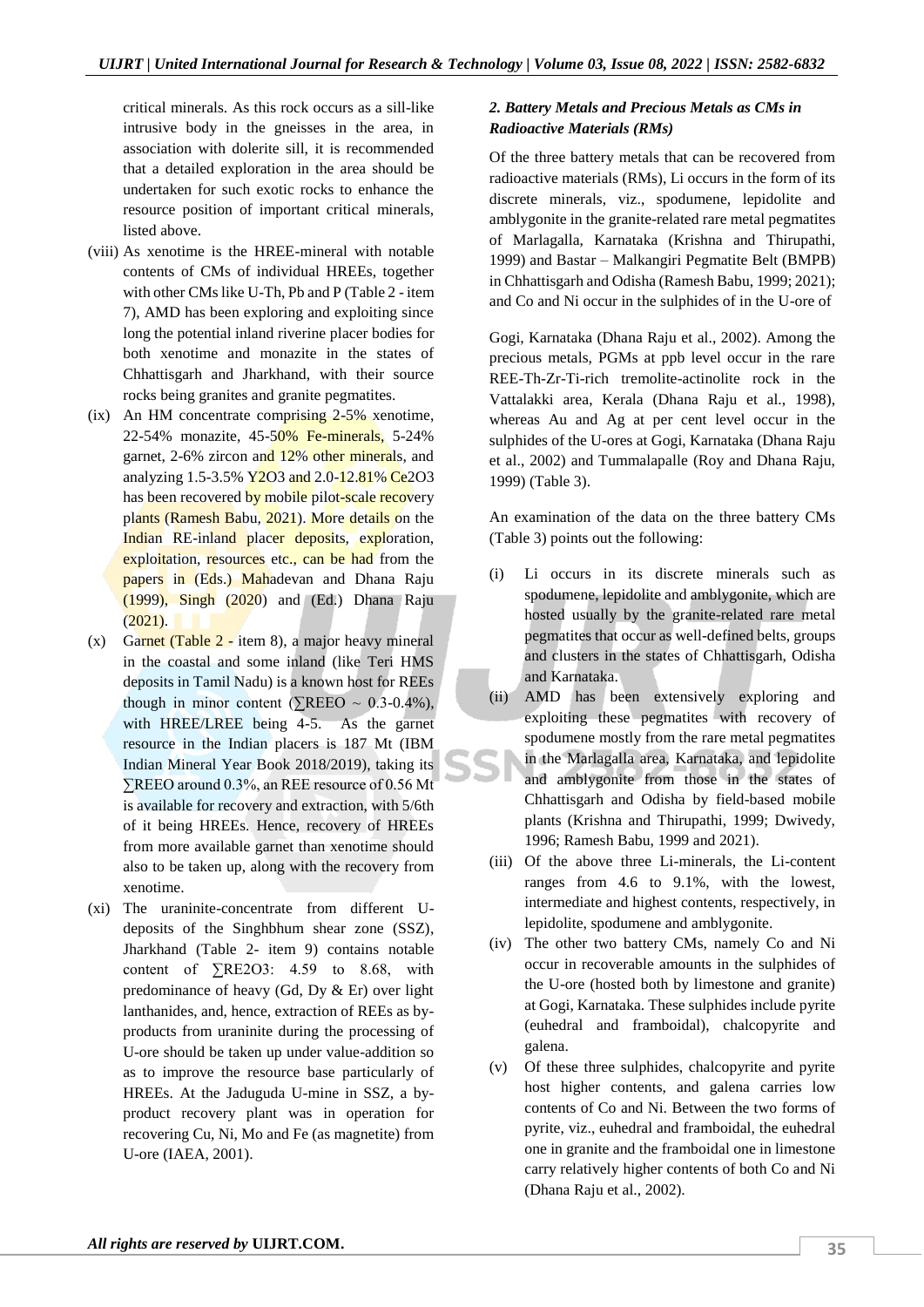(vi) These patterns indicate that both the pyrite and chalcopyrite should be separated and concentrated from the Gogi U-ore by appropriate mineral processing and extraction techniques to recover Co and Ni as high-value by-products required for the battery industry.

|  |  | Table 3. Battery Metals and Precious Metals, recoverable from Radioactive Materials (RMs) |  |
|--|--|-------------------------------------------------------------------------------------------|--|
|--|--|-------------------------------------------------------------------------------------------|--|

| <b>Battery Metals and Precious Metals as CMs in RMs</b>                                              | <b>Reference</b>    |
|------------------------------------------------------------------------------------------------------|---------------------|
| A. Battery Metals                                                                                    |                     |
| 1. Lithium $(Li)$ : (in wt. %)                                                                       | Krishna & Thiru-    |
| (i) Marlagalla, Karnataka: Li2O: (M) Spodumene: 6.55-7.35, av. 7.14 (n=4),                           | pathi, 1999, p. 146 |
| (ii) Govindpal, BMPB, Chhattishgarh & Odisha: Lepidolite: 4.55, Amblygonite: 9.12                    | Dwivedy, 1996, p.   |
|                                                                                                      | 113, 114            |
| 2. Cobalt (Co) & Nickel (Ni): (a) Sulphides in Gogi U-ore: (in wt. %, av., n=6-45), Pyrite           |                     |
| (euhedral): (i) in L.St.: Co-0.04, Ni-0.04, (ii) (in Gr.): Co-0.10, Ni-0.06                          | Dhana Raju et al.,  |
| Pyrite (framboidal): (i) in L.St.: Co-0.36, Ni-0.14, (ii) (in Gr.): Co:0.03, Ni:0.0                  | 2002, p.312         |
| Galena (i) in L.St.: Co-0.02, Ni-0.01, (ii) (in Gr.): Co-0.01, Ni-0.01                               |                     |
| Chalcopyrite (i) (in L.St.): Co-0.28, Ni-0.18 (L.St: Limestone, Gr.: Granite)                        |                     |
| (b) Sulphides in Tummalapalle U-ore: (in wt. %, av.), Pyrite (euhedral): Co-0.02,                    | Roy & Dhana Raju,   |
| Ni-0.07 (n=19), Pyrite (framboidal): Co-0.03, Ni-0.085 (n=14)                                        | p.70                |
|                                                                                                      |                     |
| <b>B.</b> Precious Metals                                                                            |                     |
| 3. Platinum Group Metals (PGMs) (in ppb, av., n=4), REE-Th-Zr-Ti-rich tremolite-actinolite           | Dhana Raju et al.,  |
| rock, Vattalakki, Kerala: Pt: 3.125, Ir: < 0.5-0.5, Rh: < 0.5, Ru: 1.0, Pd-2.25                      | 1998 p. 525         |
|                                                                                                      |                     |
| 4. Gold (Au) in sulphides of the U-ore at Gogi, Karnataka (in wt. %, av., n=6 to 45)                 | Dhana Raju et al.,  |
| Pyrite (euhedral): (i) in L.St.: Au-0.00, (ii) (in Gr.): Au-0.04                                     | 2002, p.312         |
| Pyrite (framboidal): (i) in L.St.: Au-0.00, (ii) (in Gr.): Au:0.09                                   |                     |
| Galena (i) in L.St.: Au-0.04, (ii) (in Gr.): Au-0.07                                                 |                     |
| Chalcopyrite (i) (in L.St.): Au-0.00, (L.St: Limestone, Gr.: Granite)                                |                     |
|                                                                                                      |                     |
| 5. Silver (Ag) in sulphides of the (a) Gogi U-ore, Karnataka (in wt. %, av., n=6 to 45)              | Dhana Raju et al.,  |
| Pyrite (euhedral): (i) in L.St.: Ag-0.04, (ii) (in Gr.): Ag-0.02; Pyrite (framboidal): (i) in L.St.: | 2002, p.312         |
| Ag-0.09, (ii) (in Gr.): Ag:0.04; Galena (i) in L.St.: Ag-0.00, (ii) (in Gr.): Ag-0.02; Chalcopyrite  |                     |
| (i) (in L.St.): Ag-0.26 (L.St: Limestone, Gr.: Granite)                                              | Roy & Dhana Raju,   |
| (b) Tummalapalle U-ore, A.P.: Pyrite (euhedral): 0.04%, Pyrite (framboidal): 0.03%                   | 1999, p. 70         |
|                                                                                                      |                     |

- (vii) Amongst the precious CMs, as expected, the contents of  $Ag > Au \gg PGMs$ , with the first two being in notable, low per cent grade in the sulphides of the Gogi U-ore (Dhana Raju et al., 2002), whereas the contents of PGMs in the rare tremolite-actinolite rock at Vattalakki, Kerala (Dhana Raju et al., 1998) appear to be of academic interest; however, detailed exploration in the area and its contiguous areas is suggested for more possible such bodies.
- (viii) Regards Au and Ag in the Gogi area, pyrite and galena in granite-hosted U-ore carry higher contents of Au than those in the limestone-hosted U-ore, whereas pyrite and chalcopyrite in the limestone-hosted U-ore carry higher contents of Ag, with chalcopyrite carrying the highest content at 0.26% Ag. These data, thus, cumulatively demonstrate the importance of separation and

concentration of sulphides from the Gogi U-ore to recover both precious and battery CMs as valuable by-products as and when the ore is processed for U as the main-product.

# *3. Nuclear Metals as CMs in Radioactive Materials (RMs)*

Of the five nuclear metals as CMs in RMs, uranium (U) occurs in India in low-grade  $( $0.2\%$  U3O8) deposits,$ with source of U mostly in granitic rocks and hosted by diverse rock types such as (i) granite and limestone (hydrothermal type) in the Neoproterozoic Bhima basin in the Gogi area, Karnataka, (ii) impure carbonatesediment (UPSD – uraniferous, phosphatic, siliceous dolostone – in the Tummalapalle - Rachakuntapalle - Giddankipalle sector (and its contiguous areas (rare strata-bound, syn/dia-genetic type with a large-tonnage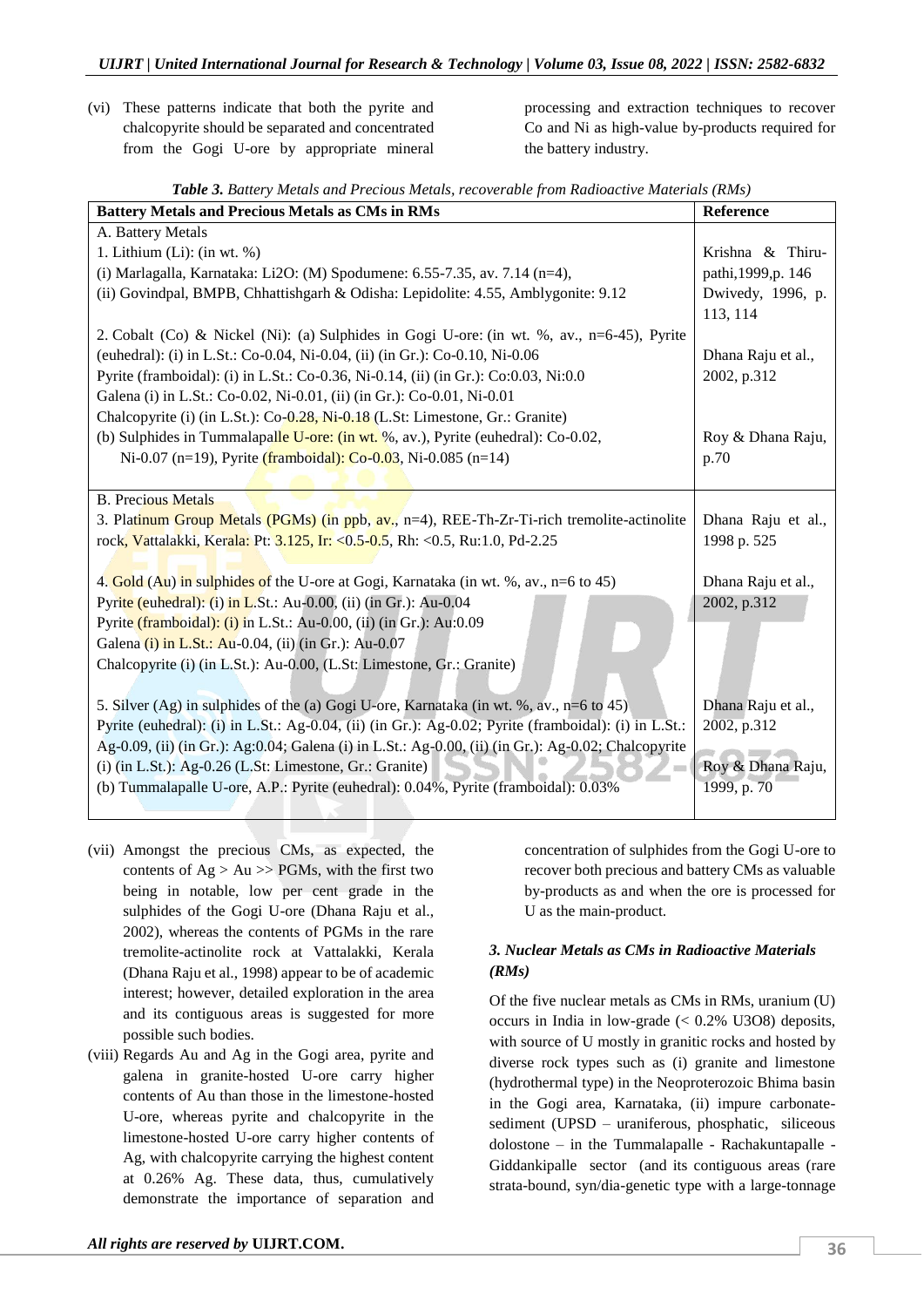$[> 1.5$  lakh tonnes U3O8, accounting for  $> 50\%$  of Indian U-resources of  $>$  3 lakh tonnes U3O8]) along the SW, S and W margins of the Mesoproterozoic Cuddapah basin in Andhra Pradesh, (iii) basement granite and its overlying quartzite of the unconformityproximal type along N- and NE-margins of the Cuddapah basin in parts of Telangana and Andhra Pradesh; (iv) diverse low-medium grade tourmalineapatite-magnetite-biotite-chlorite-quartz schists, quartzite, sheared conglomerate etc., along the Singhbhum Shear Zone (SSZ) in Jharkhand; (v) Upper Cretaceous, Lower Mahadek sandstone in the Domiasiat area, Meghalaya; (vi) albitites and albitised associated rocks (Albitisation-related, metasomatic hydrothermal type) in Rajasthan, etc. From these U-ores, U as the main product is recovered by mineral processing either through acid-route in case of silicate rocks as host (e.g., U-ores of different deposits in SSZ, Jharkhand) or alkali-route in case of carbonate-rocks as host of Uminerals (e.g., Tummalapalle U-deposit in Andhra Pradesh). For more details, see the papers in AMD's EARFAM, v. 14, 2002, (Eds. R. Dhana Raju et al.,) and Dhana Raju, (2019). In India, most of Thorium (Th) is in the mineral, monazite  $(4-15\% \text{ ThO2})$  that is a finegrained constituent  $\left($  <  $1\%$  in raw sand) of the placer heavy mineral sand (HMS) deposits along the east and west coasts, and less in the inland HMS deposits in the states of Odisha, Andhra Pradesh, Tamil Nadu and Kerala (for details, see the papers in AMD's EARFAM

Spl. Vol. 13 on 'Beach and Inland Heavy Mineral Sand Deposits of India', (Eds.) Dhana Raju et al., 2001) and in the book on 'Indian Placer Deposits' (Ed.) Dhana Raju (2021). Zirconium (Zr) and hafnium (Hf) in recoverable contents occur mostly in the form of finegrained mineral, zircon in the HMS deposits cited above, and beryllium (Be) occurs in the mineral, beryl in the Rare Metal Pegmatite deposits in the states of Chattisgarh, Odisha and Karnataka, from which it can be recovered as the main product (for details see papers in the AMD's EARFAM Spl. Vol. 12 on 'Rare Metal and Rare Earth Pegmatites of India', (Eds. Mahadevan and Dhana Raju (1999) and in the book on 'Indian Placer Deposits' (Ed.) Dhana Raju, 2021) (Table 4).

An examination of the data in Table 4 points to the following:

(i) Out of different U-deposits in India, the one at Tummalapalle is the lowest (0.045% U3O8) and that at Gogi is the highest (0.18% U3O8) in the Ugrade. The U-ore in different deposits of the SSZ, Jharkhand contains many CMs, some of which like Cu, Ni and Mo have been under recovery as by-products, whereas Co, Zr and Y, and Re from the molybdenite-concentrate may be recovered by appropriate extraction technologies that may need R & D.

*Table 4. Nuclear Metals and Their associated other CMs, recoverable from different types of Radioactive Materials (RMs)*

| <b>Nuclear Metals as CMs, recoverable from RMs</b>                                      | Reference           |
|-----------------------------------------------------------------------------------------|---------------------|
| 1. Uranium (U)                                                                          | Dhana Raju, 2019    |
| (i) Gogi U-deposit, Karnataka: U-ore: U3O8: 0.013-1.678%, av. 0.18%                     | p. 126              |
| (ii) Tummalapalle U-deposit, Andhra Pradesh: U-ore: U3O8: av. ~ 0.045%                  | $-do-, p. 246$      |
| (iii) Unconformity-proximal type, Telangana, AP: U-ore: U3O8: 0.05-0.1%                 | $-do-, p. 185$      |
| (iv)Jaduguda-Bhatin-Nimdih U-deposits in SSZ: U-ore: eU3O8: 0.05-0.07%; (in ppm, av. of | Dhana Raju, 2019,   |
| 359 samples) Ni-402, Cu-70, Mo-47, Co-47, Y up to 290 and Zr up to 230;                 | p. 68               |
| by-product molybdenite-concentrate (UCIL-recovery plant) contains upto 180 ppm Re       | Singh et al., 1979  |
| (v) Sandstone-type U-deposits in Meghalaya: U-ore: (a) Domiasiat: U3O8: 0.098%,         | Dhana Raju, 2019,   |
| (b) Wahkyn: 0.124% eU3O8                                                                | p. 395-do-, p.326   |
| (vi) Albitisation-related type U-deposit: Rohil, Rajasthan: U-ore: U3O8: 0.05-0.08%     |                     |
|                                                                                         |                     |
| 2. Thorium (Th): mostly in monazite of HMS deposits: 5-15% ThO2 (see Table 2-A 1)       |                     |
|                                                                                         | Ravi, 2021, p. 527  |
| 3. Zirconium (Zr) content (in wt.%) of Zircon from HMS deposits:                        |                     |
| (i) OSCOM, Chhatrapur, Odisha: 64.5, (ii) Manvalakuruchi, Tamil Nadu: 65.8,             |                     |
| (iii) Chavara, Kerala: 65.3 and Kollam, Kerala: 64.8                                    |                     |
|                                                                                         | Krishna & Thiru-    |
| 4. Beryllium (Be) $\&$ associated other CMs (wt.%) in Beryl from RM pegmatite deposits  | pathi, 1999, p. 136 |
| (i) Marlagalla, Karnataka: BeO-11.89, Li2O-0.55, Cs2O-0.66 and Rb-799 ppm               | Ramesh Babu         |
| (ii) Challanpara (in BMPB), Chhattisgarh: BeO-13.20, Cs2O-0.06and Rb2O-0.005            | 1999, p.17          |
| (iii) Ajmer, Rajasthan: BeO-13.41, Cs2O-986 ppm and Rb2O-41 ppm                         | Maithani & Nagar,   |
|                                                                                         | 1999, p. 105        |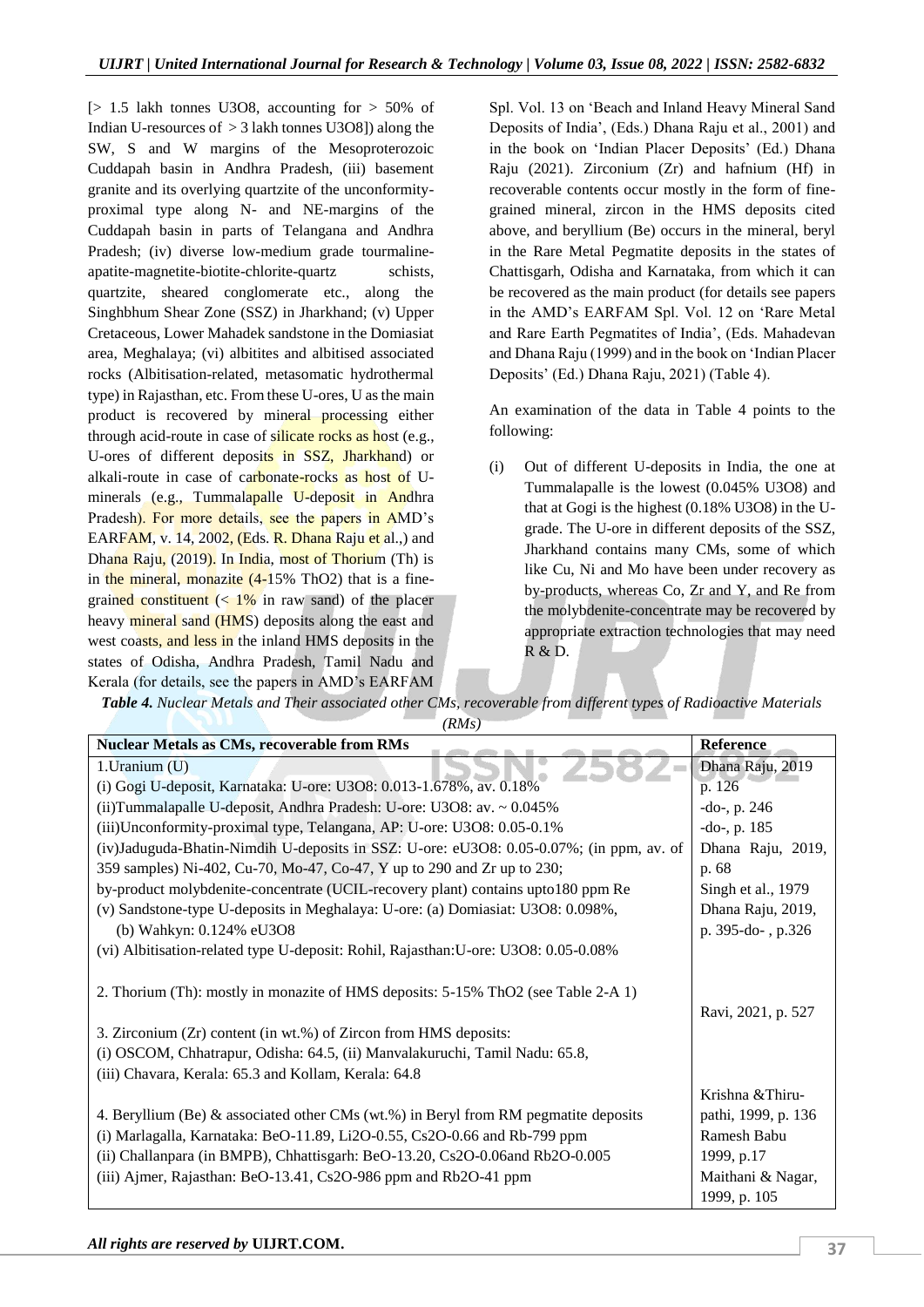- (ii) From the mineral monazite in the HMS deposits, both LREEs and Th, which occur as major constituents, are recoverable.
- (iii) The CMs, zirconium and its ubiquitous associate, Hf in the mineral, zircon from the HMS deposits have been under recovery in the nuclear industry.
- (iv) As the CM, Be is associated with the other CMs, namely Cs and Rb in recoverable contents in the mineral, beryl of the Rare Metal pegmatites, R & D may be required to extract both Cs and Rb as byproducts, when Be is recovered as the main product from the mineral, beryl.

# *4. Alloy metals as CMs in Radioactive Materials (RMs)*

Of the alloy metals, Ti, Nb-Ta and Sn occur usually in major amounts, whereas V, Cr and Ni occur in minor to trace contents in the radioactive materials (RMs). Thus, Ti is a major constituent and Cr is in minor to trace amounts  $(< 1\%)$  in the mineral, ilmenite (FeO.TiO2) that is normally in the maximum amount amongst the valuable heavy minerals (ilmenite-sillimanite-garnet, each  $> 1\%$  and zircon-rutile-monazite, each  $< 1\%$ ) in the HMS deposits along the east and west coasts of India (see papers in the volumes edited by Dhana Raju et al., 2001 and Dhana Raju, 2021). Nb-Ta occur together in major amounts in some rare minerals such as columbitetantalite, microlite, ixiolite and wodginite, and Sn in major amount in the mineral, cassiterite; all these minerals are valuable constituents in the rare metal pegmatites in the BMPB in the states of Chhattisgarh and Odisha (Ramesh Babu, 1999 and 2021) and in the Marlagalla – Allapatna area in Karnataka (Krishna and Thirupathi, 1999). V, Ni, Cu and Mo in notable contents occur in the sulphides (pyrite, chalcopyrite, pyrrhotite and molybdenite) of the uraniferous albititites and related rocks in the albitisation-related U-deposits of Rohil - Jahaz in Rajasthan (Padhi et al., 2016) and Uores of Tummalapalle and Gogi, and in relatively higher contents in their sulphides (Dhana Raju, 2019) (Table 5).

*Table 5. Alloy Metals and Their associated other CMs, recoverable from different types of Radioactive Materials (RMs)*

| <b>Alloy Metals as CMs, recoverable from Radioactive Materials (RMs)</b>                           | <b>Reference</b>       |
|----------------------------------------------------------------------------------------------------|------------------------|
| 1. Titanium, Chromium and Vanadium in HMS deposits                                                 |                        |
| (i) Chhatrapur HMS deposit, Odisha: Ilmenite: (wt. %, range, n=20) TiO2-45.67 to 55.41,            | Rao & Sengupta,        |
| Cr2O3-0 to 0.089, V2O5-0.247 to 0.306                                                              | 2014, p. 5             |
| (ii) HMS deposits in Andhra Pradesh: Ilmenite: (wt. %, range, n=7) TiO2-48.0 to 50.8, V2O5-        | Ravi, 2021, p. 411     |
| 0.07 to 0.25; Cr (in ppm, n=3): 650-1178 (Jagannadha Rao et al., 2015)                             | Chandrasekaran         |
| (iii)HMS deposits in Tamil Nadu: Ilmenite: (wt. %) (a) Coastal beach & dune sands: (range,         | & Murugan, 1999,       |
| $n=68$ ) TiO2: 49.7-57.8, Cr2O3: < 0.1 to 0.7, V2O5-0.1-0.3; (b) Inland Teri sands (n=20): TiO2-   | pp. 94-95              |
| 49.7 to 54.5, Cr2O3-0 to 0.2, V2O5-0.2-0.25                                                        | Krishnan et<br>al.,    |
| (iv)Chavara HMS deposit, Kerala: Ilmenite: (wt. %, n=9) TiO2-58.4 to 65.0, Cr2O3-0.15-0.25,        | 2001, p. 128           |
| V2O5-0.15-0.25                                                                                     |                        |
|                                                                                                    |                        |
| 2. Niobium-Tantalum in Nb-Ta Ores of Rare Metal Pegmatites                                         | Ramesh<br>Babu,        |
| (i) BMPB, Chhattisgarh and Odisha: (wt. %) (a) Columbite-Tantalite: Nb2O5-35.2, 32.6; Ta2O5-       | 1999, p. 19            |
| 31.2, 37.1; (b) Ixiolite: Nb2O5-11.0, 8.5; Ta2O5-57.1, 60.5; (c) Niobian Ixiolite: Nb2O5-58.8,     |                        |
| Ta2O5-14.2; (d) Wodginite: Nb2O5-2.0, 32.6; Ta2O5-67.8;<br>(e) Microlite: $Nb2O5-3.8$ ,            |                        |
| Ta2O5-69.8                                                                                         | Sarbajna<br>et<br>al., |
| (ii)Marlagalla-Allapatna, Karnataka: (wt. %) (a) Columbite-Tantalite (n=8): Nb2O5:18.66-           | 1999                   |
| 68.67,Ta2O5:16.34-59.56;(b) Microlite: Nb2O5- 4.04, 4.31; Ta2O5-73.40, 73.01                       |                        |
|                                                                                                    |                        |
| 3. Tin in Sn-ore of Rare Metal Pegmatites                                                          |                        |
| (i) BMPB, Chhattisgarh and Odisha: Cassiterite: (wt. $\%$ , range, n=4) SnO2-79.62 to 91.40,       | Dwivedy, 1996, p.      |
| Nb2O5-0.78 to 2.60, Ta2O5-4.01 to 12.40, WO3-<0.01 to 0.10                                         | 116                    |
|                                                                                                    |                        |
| 4. Nickel, Vanadium and their other associated CMs in U-ores/phases and sulphides                  |                        |
| (i) Albitites-microclinites-pyroxenites from Mewar-Gujarwas to Tal, Rajasthan                      | Singh et al., 1998,    |
| U-Ore (n=14, ppm): U- 116 to 13,600, Ni- 22 to 180, Cu- <5 to 2,165, Mo- < 5 to<br>$> 1,000$ ,     | p.5                    |
| (ii)Tummalapalle U-ore, Andhra Pradesh: (wt. %) V2O5 (av.) in U-phases: Pitchblende-0.28           |                        |
| $(n=8)$ , Coffinite-0.41 (n=18), U-Si Complex-0.28 (n=6) and U-Si-Ti Complex-0.35 (n=6)            | Roy<br>&<br>Dhana      |
| (iii)Gogi U-ore, Karnataka: (wt. %) (a) Ni (range, av.): pyrite: 0.0 to 1.47, 0.06 (n=76), Galena: | Raju, 1999, p. 69      |
| 0.0 to 0.07, 0.01 (n=19), Chalcopyrite: 0.03 to 0.28, 0,12 (n=6);                                  |                        |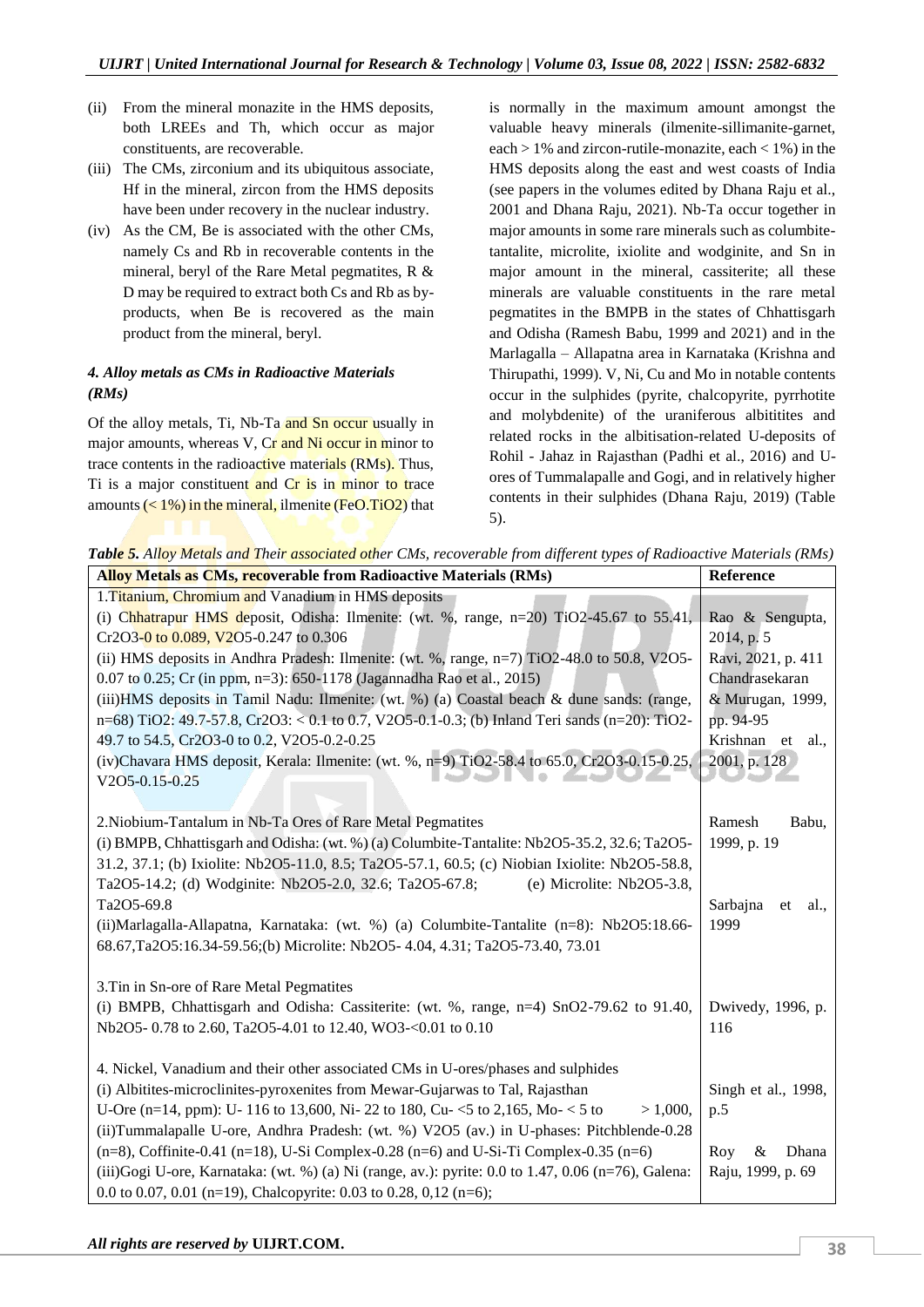(b) Cu (range, av.): Chalcopyrite: 28.59-34.12, 31.16 (n=6); pyrite: 0.0 to 0.94, 0.04 (n=76); Galena: 0.0 to 0.32, 0.07, n=19) Dhana Raju et al., 2002, p. 312

An examination of the data in Table 5 points to the following:

- (i) Of the ilmenite in the HMS deposits of India, TiO2 content is the highest (65%) in the Chavara deposit and lowest (45.67%) in the Chhatrapur deposit, whereas Cr2O3 is the highest (0.7%) in the Tamil Nadu deposits and lowest in the Chhatrapur deposit (0-0.09%) and V2O5 is the highest in the Chhatrapur deposit (0.25-0.31%) and comparable (~ 0.1 to 0.25%) in the deposits of Andhra Pradesh, Tamil Nadu and Kerala. As the India's ilmenite resource is 630 Mt (IBM yr. book, 2019), recovery of Cr and V from ilmenite will add substantial amounts to their resource base. Furthermore, as the V2O5 content in the U-phases in the Tummalapalle U-ore is appreciable (0.28 to 0.41%), it should be recovered as a by-product for value-addition during the processing of this U-ore.
- (ii) In the columbite-tantalite, the ones from Marlagalla deposit contain both Nb and Ta in higher amounts as compared to that in the BMPB deposits. Besides,  $Ta > Nb$  occurs in the minerals like ixiolite, wodginite and microlite, and the inverse pattern  $(Nb > Ta)$  in the niobian-ixiolite in the BMPB.
- (iii) Cassiterite in the BMPB contains notable amounts of both Nb and Ta, which may be recovered as valuable by-products during the processing of cassiterite for tin as the main product.
- (iv) Ni is in recoverable amounts from the sulphides such as pyrite and chalcopyrite of the Gogi U-ore, whereas from the sulphides in the U-ores hosted by the albitite-pyroxenite-microclinite in Rajasthan, Cu and Mo may be recovered as mainproducts and Ni as a by-product.

## *5. Toxic Metals and Fertilizer Commodity as CMs in Radioactive Materials (RMs)*

The toxic metals – lead (Pb) and arsenic  $(As)$  – occur in notable concentration in different RMs, with radiogenic Pb in all U-phases in genetically diverse U-ores and As in sulphides in these ores, as demonstrated by the following examples:

(i) In the stratabound, syn/dia-genetic impure dolostone-hosted Tummalapalle U-ore (UPSD), Andhra Pradesh, the average contents (in wt. %) of radiogenic Pb in different U-phases are as follows: pitchblende: 4.82 (n=8), coffinite: 2.48 (n=18), U-

Si complex: 1.75 (n=6) and U-Si-Ti complex: 5.58 (n=6) (Roy and Dhana Raju, 1999, p. 69);

- (ii) In the hydrothermal type Gogi U-ore, hosted both by basement granite and its overlying limestone, the average contents (in wt. %) of radiogenic Pb in different U-phases are as follows: pitchblende:  $6.28$  (n=9) in limestone and 2.48 (n=14) in granite; coffinite:  $3.20$  (n=16) in limestone and  $1.27$  (n=20) in granite; and U-Ti complex in granite: 0.04 (n=6) (Dhana Raju et al., 2002, p. 310). In the uraniniteconcentrates from hydrothermal type of different U-deposits in the SSZ, Jharkhand, PbO ranges from 6.29% (Surda) to 13.64% (Narwapahar) (Rao and Rao, 1980, p. 388). Besides radiogenic lead, non-radiogenic Pb occurs as the major constituent in the sulphide, galena, e.g., in the Gogi U-ore, av. 83.74% (n=6) in the limestone and av. 85.59%  $(n=13)$  in the granite.
- (iii) Arsenic (As) in lower concentration occurs in the sulphides of U-ores, e.g., in the Gogi U-ore, framboidal pyrite in both limestone and granite, respectively, contains average contents of 0.28% (n=7) and 0.17%, whereas the euhedral pyrite in limestone and granite, respectively, contains average contents of 0.23% (n=45) and 0.04% (n=7) (Dhana Raju et al., 2002, p. 312).
- (iv) The non-metal CM, phosphate used as a fertilizer commodity occurs in notable content in the phosphatic RMs containing major amount of a phosphatic mineral like collophane and apatite. e.g., UPSD in the different U-deposits of Diguvapalle, Tummalapalle, Gidankipalle and Kotalu along the SW-margin of the Cuddapah basin in Andhra Pradesh contains usually 1-9.4% P2O5 with a maximum of 28.58% P2O5 in that from Kotalu (Roy and Dhana Raju, 2012, p. 183) and, hence, the phosphate in the large tonnage (> 1.5 lakh tonnes) dolostone-hosted U-ore should be recovered as a by-product for agricultural use during the processing of this ore in the Tummalapalle plant. Another example of notable phosphate content in RA material is the radioactive limestone from the Ukinal area (near the Gogi U-deposit), Karnataka that contains 25.64% P2O5 (average, n=15) (Dhana Raju et al., 2002, p. 302).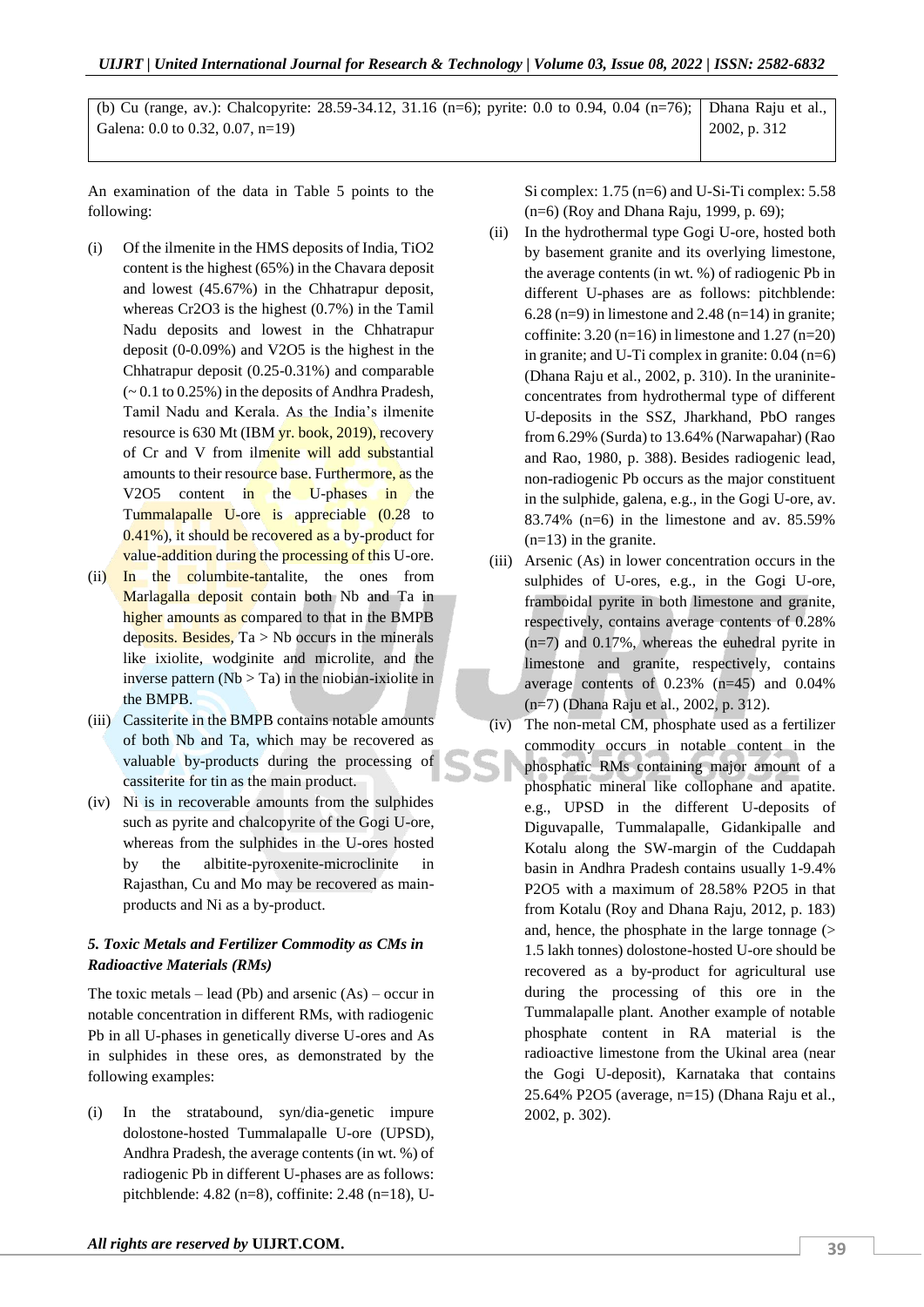#### **DISCUSSION**

## *Recovery of Critical Minerals (CMs) from Radioactive Materials (RMs)*

An examination of the data (Tables  $-2$  to 5) and information, presented in the earlier sections, points out that out of the 33 Critical Minerals (CMs) identified from the Indian perspective (Dhana Raju, 2020) plus phosphate as one more  $CM$ ,  $> 60\%$ , viz., As, Be, Cs, Cr, Co, Au, Hf, Li, Ni, Nb-Ta, REEs, Sc, Rb, Ag, Sn, Ti, W, U, V and Zr metals, and non-metal phosphate are in contents recoverable (mostly as by-products under value-addition and a few as main products) from diverse radioactive materials (RMs) that include whole-rock and its constituent heavy minerals, U-ores and their constituent U-phases and sulphides, rare metal minerals, mineral concentrates and heavy mineral sands. This is illustrated by the following examples:

- (i) The LREEs in the whole-rock Lower Mahadek sandstones in Meghalaya are in ppm level, whereas they are in per cent level in their bromoform-heavies (Br. H.) (Table 2 - item 2), which are usually  $\langle 1\%$  in their host sandstone. This pattern points out that when the CMs like LREEs in a rock are in ppm level, it is advisable to identify first the minerals in the rock which account for such CMs, followed by their physical separation so as to enhance the concentration of these CMs for their better recovery as by-products as value-addition during the processing of the whole-rock. Furthermore, in rare rocks like the fossil-placer from Boleng, Arunachal Pradesh and tremolite-actinolite rock from Vattalakki, Kerala (Table 2 - items 3 and 6, respectively), ∑REEs and Ti are in recoverable, major amounts.
- (ii) All the diverse types of U-ores, such as hydrothermal, stratabound syn/dia-genetic, unconformity-proximal, albitisation-related, sandstone etc., contain some CMs (other than U and/or Th [radio-element CMs] and radiogenic Pb [toxic CM, section 5, item nos. i and ii]) in lower concentration that increases substantially in their constituent mineral phases like U-minerals and sulphides. This pattern is illustrated by the following examples of the U-ores of Gogi (Karnataka) and Tummalapalle (Andhra Pradesh): (a) In the Tummalapalle U-ore, its U-phases contain per cent level REEs, V and As (Table 2 item 5) and its sulphides contain recoverable grade (% level) Ag (Table 3 - item 5) and Co and Ni (Table 3 - item 2). (b) In the Gogi U-ore, its sulphides contain per cent level Co & Ni, Au and

Ag (Table 3 - items 2, 4 and 5, respectively) and arsenic (As, section 5 - item iii).

- (iii) The uraninite-concentrates from different Udeposits in the Singhbhum shear zone, Jharkhand, contain per cent level ∑REEs, with HREE >> LREE (Table 2 - item 9).
- (iv) The rare metal minerals in the pegmatites of BMPB in the states of Chhattisgarh and Odisha, and Marlagalla-Allapatna in the state of Karnataka contain the CMs of Li, Cs, Nb-Ta, Be and Sn in recoverable, major amounts from their respective minerals (spodumene, lepidolite and amblygonite for Li; pollucite for Cs; columbite-tantalite, ixiolite, niobian ixiolite, microlite and wodginite for Nb-Ta; beryl for Be and cassiterite for Sn), besides other CMs in minor (per cent level) contents, e.g., cassiterite containing Nb-Ta and W (Table 5 - items 2 and 3) and beryl containing Li, Cs and Rb (Table 4 - item 4).
- (v) The coastal and inland heavy mineral sand (HMS) deposits along the east and west coasts of India in the states of Odisha, Andhra Pradesh, Tamil Nadu and Kerala contain some CMs in major amounts in their respective minerals (e.g., Ti in ilmenite [Table 5 - item 1], Zr in zircon [Table 4 - item 3] and LREEs in monazite [Table 2 - item 1]), and a few other CMs in minor amounts (e.g., HREE in garnet [Table 2 - item 8]; Cr and V in ilmenite [Table 2 - item 1]). Furthermore, the inland riverine placer bodies in the states of Chhattisgarh and Jharkhand contain both xenotime and monazite, from which HREEs and LREEs, respectively, can be recovered (Table 2 - items 1[iv] and 7).
- (vi) Non-metal CM, Phosphate: This fertilizer commodity is in major amounts in the Tummalapalle U-ore (Andhra Pradesh) and the Ukinal U-ore (Karnataka) (section 5 - item iv) and during the processing of such ores, phosphate can be recovered as a co-product of uranium. Furthermore, as the radioactive, RE-minerals – monazite and xenotime – contain major amounts of P2O5 (25-35%, Sarbajna et al., 2007), phosphate can be obtained as a co-product during their mineral processing for REEs.

## *Recovery of CMs from RMs by Ore Dressing and Extractive Techniques*

As majority of the CMs are in major contents in their respective, usually heavy and/or magnetic minerals in diverse radioactive materials (RMs), e.g., LREEs in monazite and HREEs in xenotime in mineral sands, recovery of CMs from RMs should start with the identification of specific minerals for their contained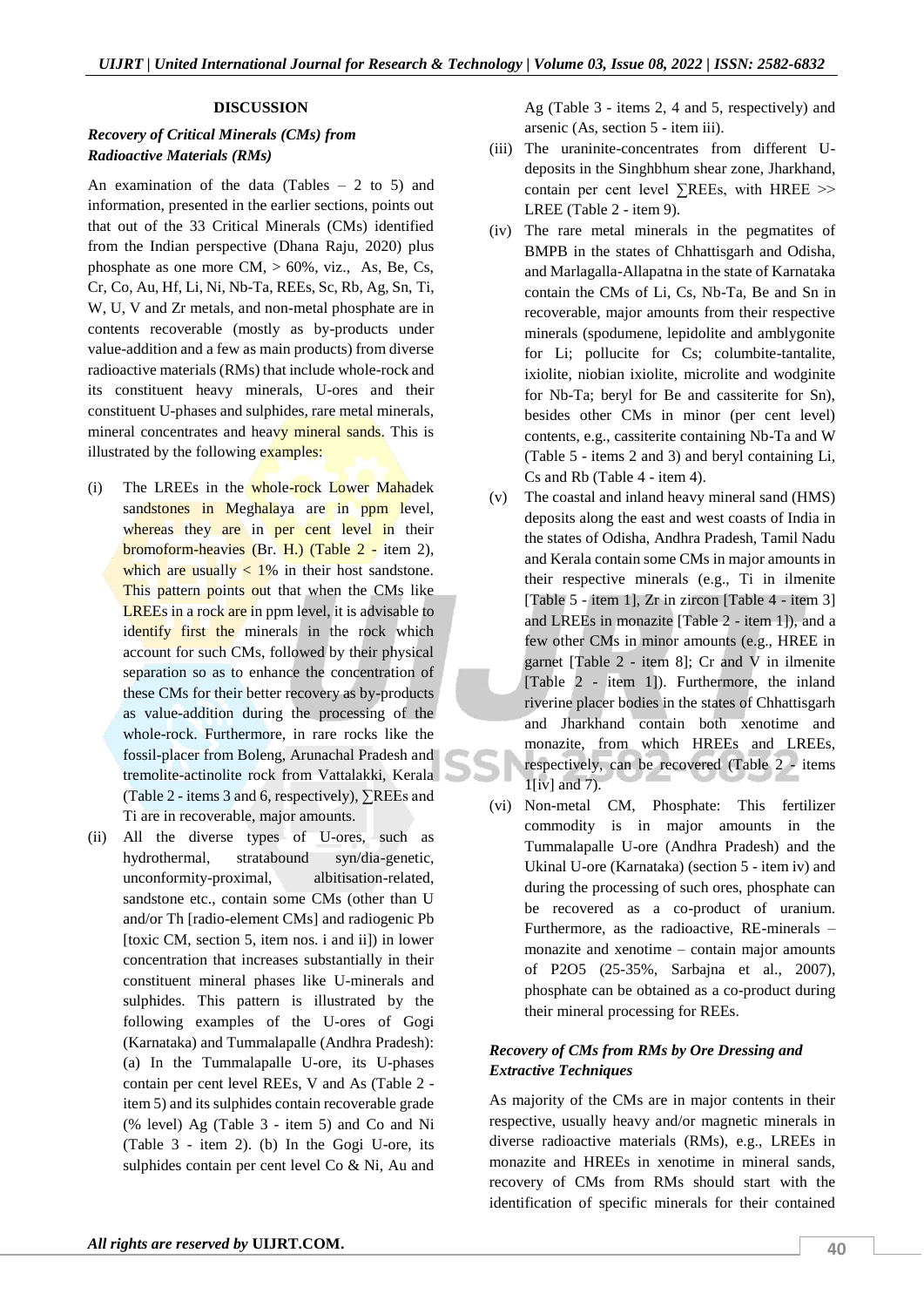CMs. This is to be followed by a general, sequential procedure involving (i) separation and concentration of such minerals from their RMs, using the mineral beneficiation techniques of gravity (e.g., hydro-cyclones and spirals), magnetic (e.g., low and high intensity magnetic separators) and electrostatic (e.g., high tension separator) separations, which are based on the physical parameters of minerals, such as density, magnetic susceptibility and conductivity; (ii) extracting next the CMs by techniques like hydro-/pyro-metallurgy and bio-/nano-technology and (iii) purification of different CMs in a smelter/refinery. In India, the Indian Rare Earths Ltd. (IREL) is processing placer monazite for value-added products like RE-chloride, RE-Th oxide cake and Th-concentrate, and the composite REchloride is further processed to obtain high purity oxides of La, Pr, Nd, Sm-Gd and Y, and Ce-carbonate. As the REs in monazite comprise basically LREEs, IREL is interested in sourcing HREEs and is willing to collaborate with foreign companies in this quest (Patra, 2014). In Australia, the mineral sand industry major, Iluka is planning to produce separated rare earth oxides at its rare earth refinery at the Eneabba mine site in Western Australia, with its Wimmera project serving as long-life rare earth concentrate feed source to the above refinery (Australian Mining, Jan. 12, 2022). Some important CMs like the battery metals, Co and Ni along with Cu and Mo are recoverable from sulphides in RMs. For example, the Rohil-Ghateswar multi-metal U-ore (~ 0.04% U3O8, 0.14% Cu and 0.024% Mo) in arid Rajasthan contains the above four CMs in the sulphides of pyrite, pyrrhotite, chalcopyrite, molybdenite and covellite. Sreenivas et al., (2018) have undertaken the process development studies to recover multi-metals from a composite feed of this sample, for which four options have been formulated, out of which the fourth option comprising 'Comminution – separation of ferromagnetic pyrrhotite by magnetic separation – hydrometallurgical recovery of U – gravity separation of leach residue for non-magnetic heavy sulphide minerals recovery – tailings disposal' is found to be the best due to maximum recovery of both U (80-83%) and byproducts of Cu and Mo (~ 75% at the pre-concentration stage) with minimum water inventory due to easy recyclability of water, used in both the stages of magnetic and gravity separation. The sulphide mineral concentrate comprising Cu, Mo and Fe with traces of Ni and Co was subjected to 'roasting-leaching process' for quantitative separation of Cu, Mo, Ni and Co, while keeping the Fe-oxide phases as an insoluble fraction. Roasting converts the sulphides of Cu, Ni and Co to their respective sulphates and transforms the sulphides of Mo and Fe to their respective oxides by careful control of the roasting temperature. The sulphates of Cu, Ni and

Co are soluble in mild acidic aqueous medium and MoO in alkaline medium, whereas FeO is insoluble. A forward integration approach helped in treating lowgrade concentrates for maximum overall recovery of Cu and Mo Sreenivas et al., (2018). These examples illustrate the recoverability of CMs in RMs. It is desirable that more such studies are required for recovering CMs from RMs, followed by their purification by appropriate methods of chemical- /biochemical-/nano-technology, for which extensive R&D is to be carried out. By this swadeshi (indigenous) way under the Prime Minister's Make in India programme, the Country's requirement of critical/strategic minerals can be met to a notable extent, besides value-addition during the processing of RMs. Lastly, it is suggested that the AMD should actively work for the CMs recoverable from the RMs, as a part of their presently mandated exploration for radioactive (atomic) minerals.

#### **CONCLUSIONS**

Critical Minerals (CMs) are (i) mostly metals and a few non-metals, (ii) ranked as most critical for the world's major industrial economies, (iii) vital for the economic well-being of the Society (iv) extensively used in (a) futuristic developments and (b) diverse conventional, high-tech and cutting-edge technologies; but their supply may be at risk due to several factors. The list of CMs is dynamic and depends upon their availability and perspective of each country.

From the point of availability in and perspective of India, 34 CMs were identified. Of these,  $> 60\%$  is recoverable from diverse radioactive materials (RMs), and their important industrial uses are presented. Many Indian examples of the CMs recoverable from diverse RMs are given and discussed. A brief account on the methods of recovery, extraction and purification of these CMs with a few examples is presented. The need for further work, including R & D, in this field is highlighted, which may be taken up under the Prime Minister's Make in India programme for swadeshi supply of these CMs to meet much of their demand within the Country, besides value-addition during the processing of RMs.

#### **ACKNOWLEDGEMENTS**

A synthesis of this article, in the form of 3-slides under the poster session  $-4$ , was presented in the National Seminar on '75 years of Mineral Exploration and Future Challenges in India' (MEFCI-2022, April 5-6, 2022), organized jointly by AMD, Hyderabad and Geological Society of India, Bengaluru. My sincere thanks are due to (i) the organizers of MEFCI-2022 and (ii) my former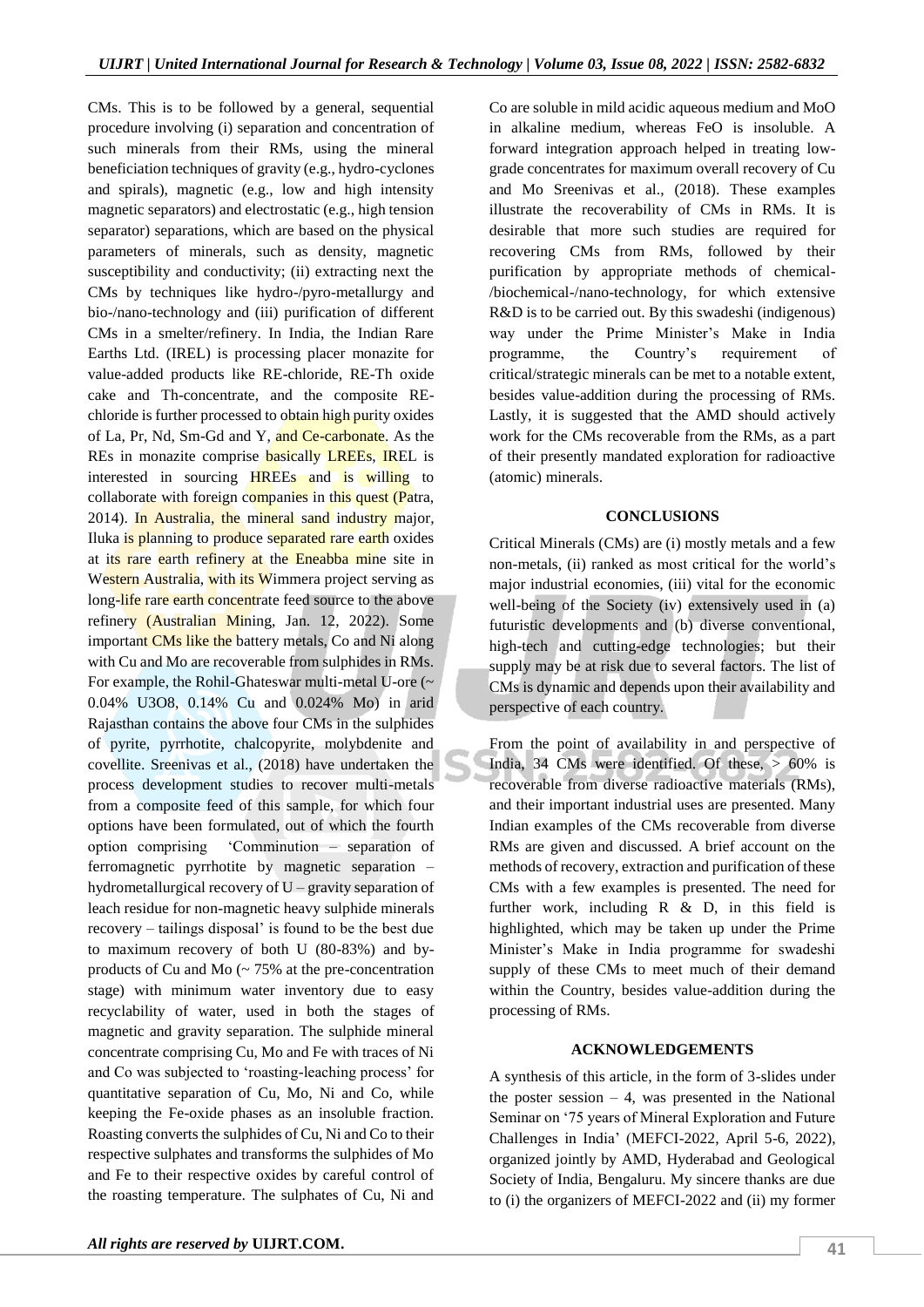colleagues in AMD for their help and support during my service in AMD.

#### **REFERENCES**

- [1] Australian Government, Dept. of Industry, Science, Energy and Resources. Investing in critical minerals in Australia, https://www.industry.gov.au > invest
- [2] Australian Mining (2022) Iluka gets rare referral win. January 12, 2022, australianmining.com.au, https://www.australianmining.com.au/new/ilukagets-rare-referral-win/
- [3] Chandrasekaran, S. and Murugan, C. (2001) Heavy minerals in the beach and coastal red sands (Teris) of Tamil Nadu. AMD's EARFAM, v. 14, pp. 87- 109.
- [4] Critical Minerals. Geoscience Australia; https://www.ga.gov.au resources;
- [5] Dept. of the Interior, US Geological Survey (2018) Critical minerals in the Federal Register. Interior releases 2018's final list of 35 minerals deemed critical to U.S., National Security and economy.
- [6] Dhana Raju, R. (2019) Sandstone type U-deposits at Domiasiat – Wahkyn and U-occurrences, Meghapaya, Book-Chapter 7, pp. 394-469, In: Indian Uranium Deposits, Cambridge Scholars Publishing, Newcastle upon Tyne, UK, ISBN (10): 1-5275-4046-4, ISBN (13): 978-1-5275-4046-0, xxvi + 535 p.
- [7] Dhana Raju, R. (2020) Critical minerals: their nature, occurrence, recovery and uses. Curr. Sci., v. 119 (6), 25 September 2020, pp. 919-925.
- [8] Dhana Raju, R. (2021) (Ed.) Indian Placer Deposits. Cambridge Scholars Publishing, Newcastle upon Tyne, UK, ISBN (10): 1-5275-6933-0, ISBN ((13): 978-1-5275-6933-1, xxxv + 621 p.
- [9] Dhana Raju, R., Ali, M.A. and Krishnan, S. (Eds.) (2001). Spl. Isssue on "Beach and Inland Heavy Mineral Sand Deposits of India'. AMD's EARFAM, v. 13, 159 p.
- [10] Dhana Raju, R., Kumar, M.K., Babu, E.V.S.S.K. and Pandit, S.A. (2002) Uranium mineralization in the Neoproterozoic Bhima Basin at Gogi and near Ukinal: An Ore Petrological Study. Jour. Geol. Soc. India, v. 59 (4), pp. 299-321.
- [11] Dhana Raju, R., Panneer Selvam, A. and Virnave, S.N. (1989) Characterization of the Upper Cretaceous Lower Mahadek Sandstone and Its Uranium Mineralization in the Domiasiat-Gomaghat-Pdengshakap area, Meghalaya, India. AMD's EARFAM, v. 2, pp.1-27.
- [12] Dhana Raju, R., Vijayalakshmi, S., Mahalingam, T.R., Rao, C.R.M. and Roy, Madhuparna (1998) Platinum Group Elements in REE-Th-Zr-Ti-rich

tremolite-actinolite rock from Vattalakki, Palghat district, Kerala. Jour. Geol. Soc. India, v. 51 (4), pp. 523-526.

- [13] Dwivedy, K.K. (1996) Characterisation and beneficiation of pegmatitic rare minerals in parts of the Bastar and Koraput districts, Madhya Pradesh-Orissa. Ph.D. thesis (Unpublished), Osmania University, Hyderabad, 188 p.
- [14] Federal Register (The Daily journal of the United States Govt.) 2021 Draft List of Critical Minerals [FR Doc. 2021-24488 Filed 11-8-21; 8:45 am].
- [15] IAEA (2001) Mining and milling of uranium ore: Indian scenario, Impact of New Environmental and Safety Regulations on Uranium Exploration, Mining, Milling and Management of its Waste. IAEA-TECDOC-1244, Vienna, pp 307-331.
- [16] Indian Minerals Year Book (2019) (Part III: Mineral Reviews, 58th ed., ilmenite and rutile) Indian Bureau of Mines, Ministry of Mines, Govt. of India, Sept. 2020.
- [17] Jagannadha Rao, M., Raju, U.P.N., Raja Rao, G. and Mounika, K.S.S. (2018) Beach placer deposits of India, their distribution, mineralogy and sustainable-mining with reference to placer ilmenite. Intl. Jour. Sci. and Res. (IJSR), v.7, pp. 1437-1443.
- [18] Krishna, K.V.G. and Thirupathi, P.V. (1999) Rare Metal and Rare Earth Pegmatites of Southern India. In: Mahadevan, T.M. and Dhana Raju, R. (Eds.), Spl. Issue on 'Rare Metal and Rare Earth Pegmatites of India', AMD's EARFAM, v. 12, 133- 167.
- [19] Krishnan, S., Viswanathan, G. and Balachandran, K. (2001) Heavy Mineral Sand Deposits of Kerala. (Eds.) R. Dhana Raju, Mir Azam Ali and S. Krishnan, AMD's Spl. Issue on "Beach and Inland Heavy Mineral Sand Deposits of India", EARFAM, v. 13, pp. 111-146.
- [20] Madhuparna Sarkar, Ramprasad, V., Murthy, D.S.R. and Dhana Raju, R. (1990) Rare-Earths, Thorium, Zirconium, and Titanium-rich Tremolite-Actinolite Rock from Vattalakki, Palghat district, Kerala, India: A preliminary petrographic and geochemical study. AMD's EARFAM, v. 3, pp. 131-140.
- [21] Mahadevan, T.M. and Dhana Raju, R. (Eds.) (1999) Rare Metal and Rare Earth pegmatites of India. AMD's Spl. Issue, EARFAM, v. 12, 171 p.
- [22] Maithani, P.B. and Nagar, R.K. (1999) Rare Metal and Rare Earth Pegmatites of Western India. In: Mahadevan, T.M. and Dhana Raju, R. (Eds.) (1999) Rare Metal and Rare Earth pegmatites of India. Spl. Issue, AMD's EARFAM, v. 12, pp. 101-131.